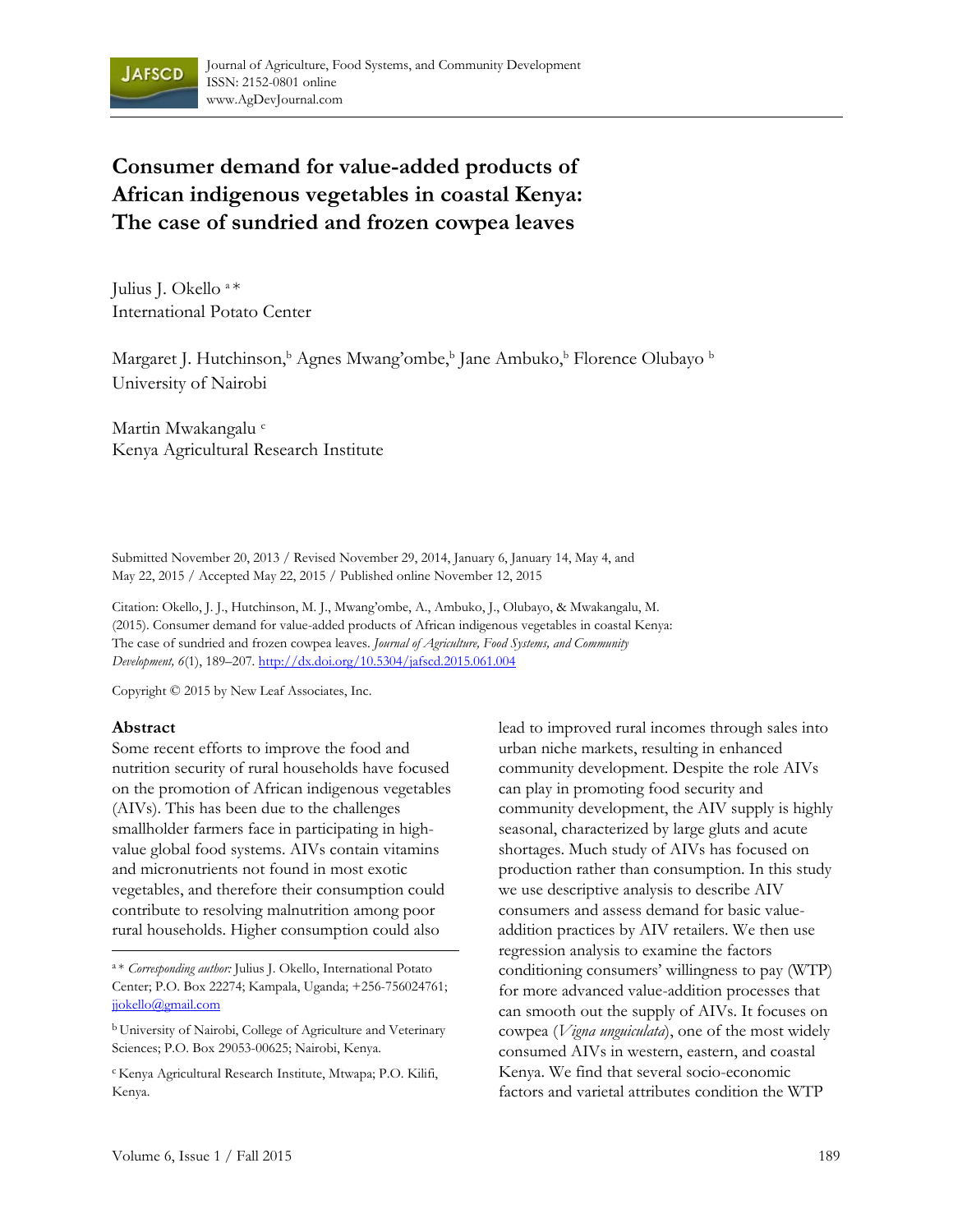for value addition. Specifically, WTP is affected by age, gender, education, awareness of the selected value-addition techniques, and the self-reported likelihood of purchasing value-added vegetables. Additionally, color, tenderness of leaves, and the washing off of soil affect WTP for value addition. The paper discusses the implications of these findings for traditional fresh produce food systems, community development, and policy.

# **Keywords**

urban consumers, willingness to pay, value added, attributes, African indigenous vegetables, AIVs, cowpea leaves, Kenya

# **Introduction**

The need to earn revenues from foreign trade has led sub-Saharan African countries to pursue a rural development strategy that focuses on production and sale of fresh vegetables for export to developed countries. The aim of this strategy is to use export horticulture to promote employment creation (and hence income-earning opportunities), improve rural households' food security, reduce rural poverty, and thus contribute to community development. Export horticulture targets the lucrative markets of developed countries, especially those in Europe. However, over the past decade or so these efforts have faced major challenges from the imposition of stringent and continuously changing international food safety standards. Examples of these standards include the Global-GAP, Tesco Supermarket's Nature's Choice, and Mark & Spencer's Farm-to Folk (Okello & Swinton, 2010). Studies indicate that these standards have tended to discourage many smallholder farmers from continued participation in global food systems because the investment costs are high in terms of human, physical, and financial capital items (Graffham & Macgregor, 2009; Nyagah, 2009; Okello & Swinton, 2010). This situation can contribute to entrenching household food insecurity and poverty if alternative markets do not function well.

 The challenges of maintaining the participation of poor smallholder farmers in horticultural export value chains are leading to an increased emphasis in development work on domestic horticulture,

including some work on African indigenous vegetables (AIVs) (Abukusta-Onyango, 2003) that until recently were neglected by policy-makers and treated as "poor women's subsistence crops," a low-value nontradable commodity, and a crop for the poor that merited no attention (Muhanji, Roothaert, Webo & Mwangi, 2011). As the value of these crops becomes more recognized, three additional factors are contributing to the increased interest in AIVs. First, research indicates that the majority of AIVs have beneficial nutritional and medicinal properties (Irungu, Mburu, Maundu, Grum, & Hoeschle-Zeledon, 2007; Okonya & Maass, 2014), making them an important component of traditional food systems. Second, an increase in disposable income among middle-class consumers, who frequently demonstrate strong awareness of the importance of healthy diets rich in fruits and vegetables, together with an increase in urban populations, has led to increased demand for fresh fruits and vegetables and their valueadded products (Abukutsa-Onyango, Kavagi, Amoke, & Habwe, 2010). As demand for AIVs has increased, so has the number of farmers who are shifting into commercial production of these crops, especially around peri-urban areas (Okonya & Maass, 2014). Ngugi, Gitau, and Nyoro (2007) found that up to 30% of vegetables sold in Nairobi are AIVs produced in peri-urban farms. Third, the richness of some AIVs' micronutrient levels has led to their promotion as good foods for managing HIV-AIDS in adults (Irungu et al., 2007) and for addressing micronutrient deficiency problems (including vitamin A, iron, calcium, magnesium, zinc and iodine) (Hutchinson, Kipkosgei, & Akundabweni, 2011) in young children and lactating mothers (Flyman & Afolayan, 2006; Müller & Krawinkel, 2005). AIVs help to tackle the problem of malnutrition because they provide important key micronutrients.

 Furthermore AIVs have attracted the attention of agencies focused on community development because they are mostly grown by smallholder farmers who make up a majority of the poor in farming communities. Among these, women are a majority (Abukutsa-Onyango, 2002; Irungu et al., 2007; Weinberger, Pasquini, Kasambula, & Abukutsa-Onynago, 2011). Studies conducted in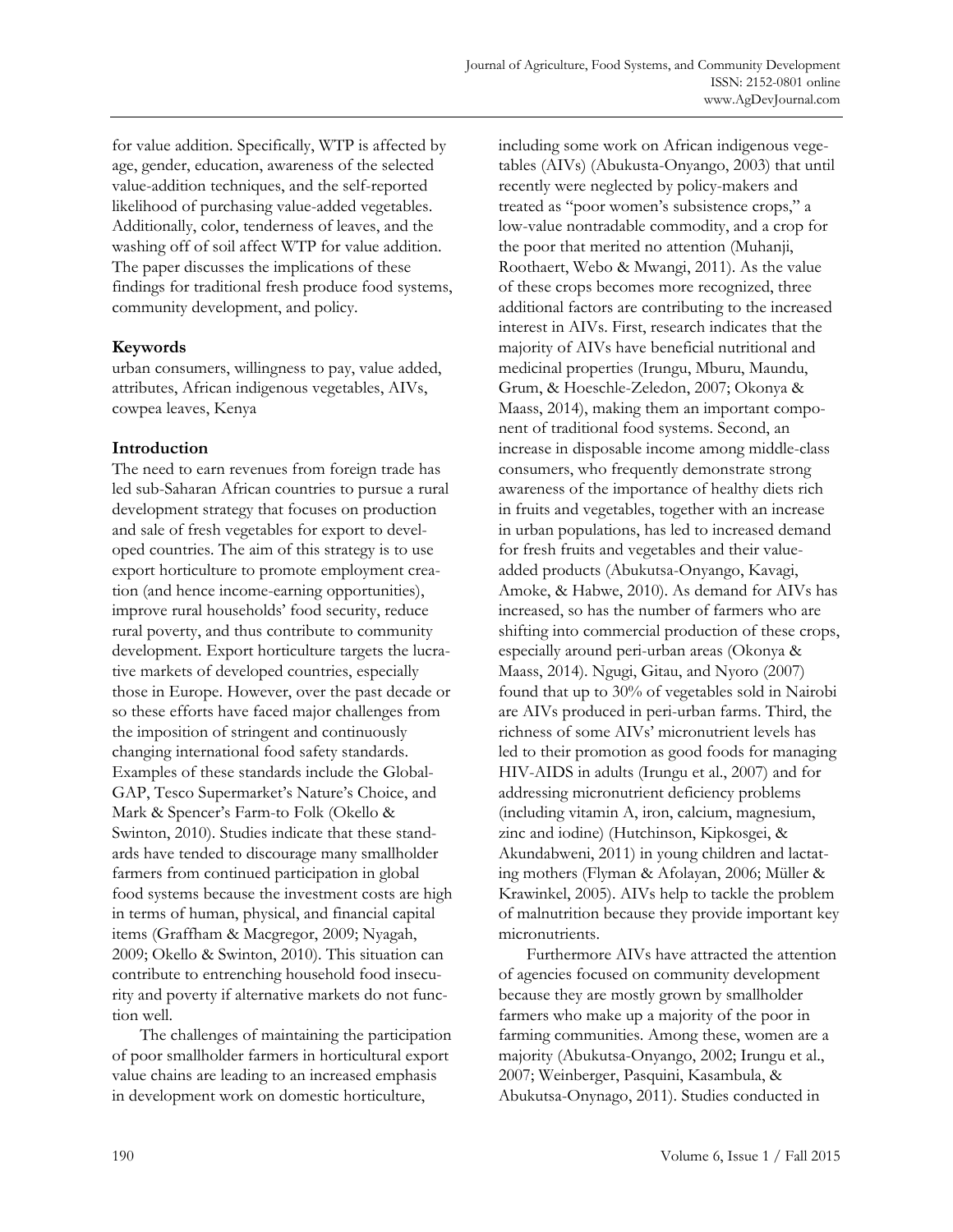the three East African countries find that more than 73%, 69%, and 65% of AIV farmers in Kenya, Uganda, and Tanzania, respectively, are women (Abukutsa-Onyango, Kavagi, Amoke, & Habwe, 2010; Weinberger et al., 2011). Since women play important roles in household food provisioning, and in rural food systems in general (Johns & Sthapit, 2004), it is arguable that the development of this subsector can significantly contribute to household food security and poverty reduction by enhancing the effectiveness of their role. At the same time, the tolerance of most AIVs to a wide spectrum of abiotic and biotic stresses makes them more suited to smallholders' low-input production techniques than their exotic counterparts, which frequently require pesticides and fertilizers and an adequate supply of water to perform well. Interest in AIVs is being further driven by health consciousness among the more affluent urban consumers who associate these vegetables with a low risk of pesticide and pathogen contamination (Karanja, Njenga, Mutua, Lagerkvist, Kutto, & Okello, 2012).

 The importance of AIVs in the current development agenda is further illustrated by the interest they have attracted among the donor community. Donor interest is translating into significant support for projects that promote production and marketing of AIVs in African countries, including Kenya. The International Development Research Center, the Bill and Melinda Gates Foundation, the United States Agency for International Development, and the Food and Agriculture Organization of the United Nations have recently supported programs and projects that target the improvement of AIV value chains in many African countries. In Kenya, Farm Concern International, the University of Nairobi, Jomo Kenyatta University of Agriculture and Technology, Egerton University, and the Kenya Agricultural Research Institute are some of the organizations with projects focusing on the development of AIV value chains. A major area of focus of these projects is increased production through better agronomic practices; improved postharvest processing and quality preservation; value addition through various processing options; and retailing practices. Processing and value addition is especially intended to ameliorate the seasonal fluctuations in supply (Kumar, Singh, Kumar, & Mittal, 2011).

 Despite the strong interest and donor support for the development of AIV value chains, the literature remains very scanty on demand for valueadded AIV products. Studies to date have tended to focus primarily on production and marketing segments of the value chain (Abukusta-Onyango, 2003; Abukutsa-Onyango et al., 2010; Muhanji et al., 2011; Mundua, 2010) and less on consumption and demand for AIVs. Only a few studies have examined the importance of value addition to consumers. Matenge, van der Merwe, De Beer, Bosman, and Kruger (2012), for instance, use hedonic scaling to evaluate consumer preference and acceptance of AIVs. Mundua (2010), on the other hand, assesses consumer WTP for cowpea varieties. Neither study, however, focuses on the WTP for value addition. This study fills this knowledge gap by assessing demand for value addition by consumers in urban markets. It specifically characterizes urban consumption and demand for basic value-addition practices at the retail level, and then examines demand for more advanced valueaddition processes specifically meant to make AIVs available during dry seasons when the green leaves are usually unavailable. By focusing on the consumer end of the chain, this paper adds value to the literature on AIVs and on value-chain development more broadly.

 This study is based on data collected from urban consumers of cowpea leaves in main market outlets in Mombasa and Kilifi districts in coastal Kenya. Cowpea is one of the main fresh vegetables consumed by both urban and rural residents in both districts. It is the third most consumed vegetable by urban consumers after kale and amaranth, and also by rural producers and consumers in the two districts, making it an important component of both rural and urban food systems. It is especially popular among Mijikenda ethnic communities, where a majority of people consume it as boiled leaves, usually cooked in coconut milk. The supply of cowpea leaves, however, is currently highly seasonal, with glut experienced during the rainy season (approximately April to August) and acute shortages during the dry period (approximately December to March). The leanest months in terms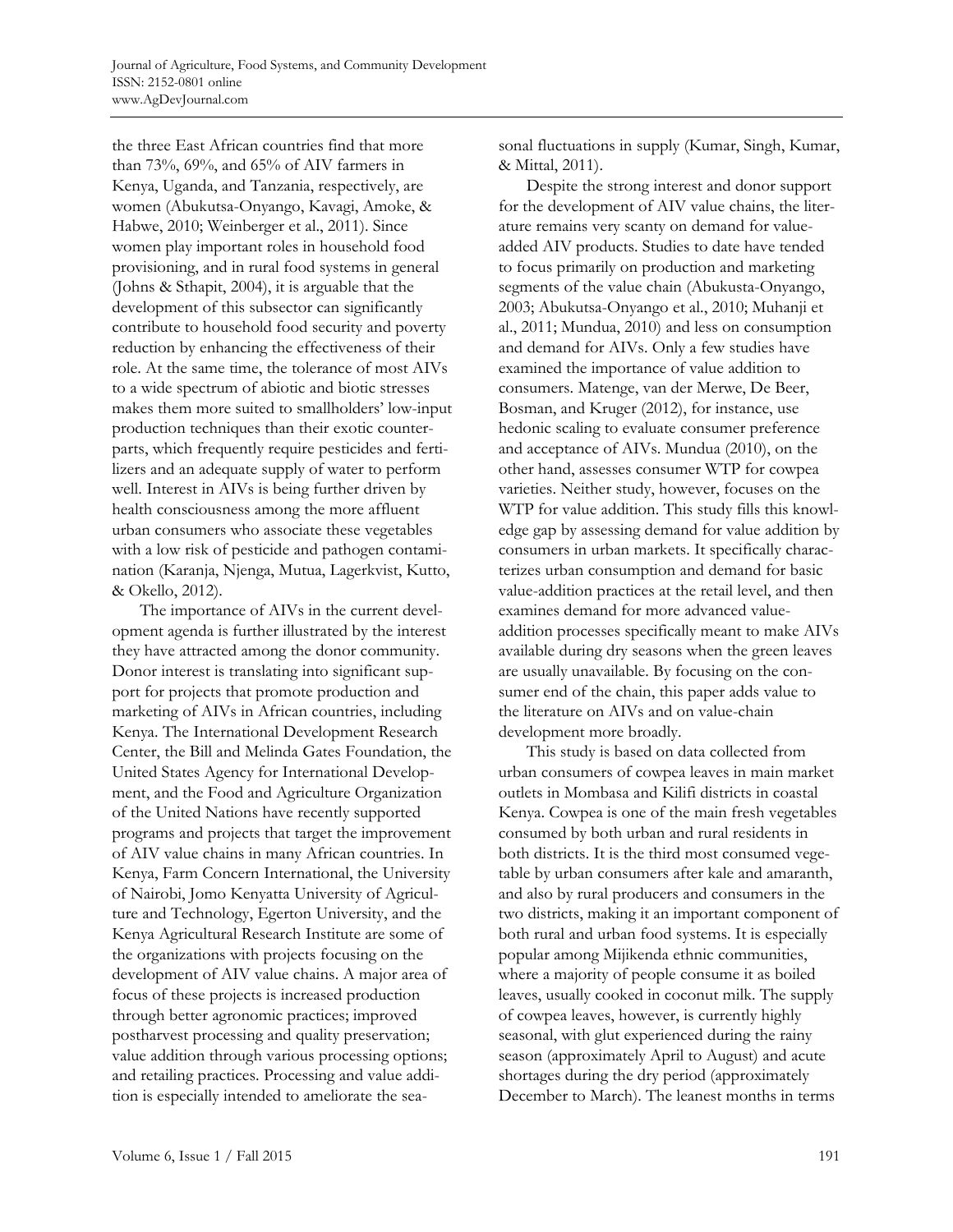of availability of cowpea leaves are January and February, the peak of the dry season in the study areas. These fluctuations in supply mean that market prices vary widely over the season and are usually highest during the peak of the dry season. One strategy to smooth out the supply, reduce postharvest losses, and ensure availability of cowpea leaves even during the dry season is through processing.

 There are various available options for processing cow peas. These include air- or sun-drying, solar drying, greenhouse drying, freezing, and freeze-drying. Each of these processing options affects the nutritional and aesthetic quality of cowpea leaves differently, and consequently affect consumer acceptance and demand. This study therefore sought to determine if consumers would pay for value-addition strategies that would enable cowpea leaves to be available during the dry season. The rest of this paper is organized as follows: Section 2 outlines the theory and methods used. Section 3 discusses the data, and Section 4 presents and discusses the results. Section 5 concludes and highlights key policy implications.

## **Research Methods**

This study draws from consumer theory following Lancaster (1966) and several recent studies that argue that individuals obtain utility from the benefits a good delivers, that is, its characteristics (for instance, in our case, time utility) rather than only from the good per se (Akgüngör, Miran, & Abay, 2007; Lacaze, Rodríguez, & Lupín, 2009; Lippe, Mergenthaler, & Isvilanonda, 2010; Lusk & Hudson, 2004; Takatsuka, Cullen, Wilson, & Wratten, 2009). These studies specifically posit that consumers derive satisfaction not only from the good itself but also from the attributes or characteristics of the good. In the context of this study, willingness to pay is defined as the resources individuals are willing and able to give up for value addition. It encompasses the availability of food of a desired quality (and desired time and amounts). Thus value addition is conceived of as a process that makes food of desirable quality available at the desired time, quality, and quantity.

 Consumer theory further posits that consumers will balance the additional benefits associated with value addition and the increase in the unit price of a value-added food. The marginal utility of value addition, on the other hand, depends on consumers' socio-economic characteristics, learning abilities (i.e., the ability to process information), and exposure levels to food-borne hazards (Blend & Ravenswaay 1998; Gao & Schroeder, 2009). WTP is therefore interpreted as an indicator of demand for value-added vegetables. Indeed, Gracia, Loureiro & Nayga (2009) suggest that consumers' abilities to process information affect their evaluation of product information, and hence products, while Eom (1994) found that consumers' stated preferences (i.e., utility) are affect by information about risk of pesticide exposure.

Stated WTP (*Pi*) for cowpea leaves for each consumer *i* was used as the dependent variable in the study.  $P_i$  is interpreted as the additional money that consumer  $i$  is willing to pay for the valueadded cowpea leaves. It is assumed that estimates of implicit values of characteristics can be used to estimate the price of an unobserved product by valuing embodied characteristics, namely value addition in this case (Hanley, Wright, & Alvarez-Farizo, 2006). In this study, separate WTP models were estimated for sundried cowpea leaves and frozen cowpea leaves. The functional form of the model estimated is specified as

$$
P_i = \alpha + X_i \beta_i + Z_i \gamma_i + \epsilon \tag{1}
$$

Where,

 $\overline{a}$ 

- $P_i$  = stated marginal WTP for a bundle of valueadded cowpea leaves in Kenya shillings.1 That is,  $P_i$  is the additional amount of money a consumer is willing to pay,
- $X_i$  = a vector of consumption attributes preferred by the consumer,
- $β<sub>i</sub>$  = the estimated coefficient on the consumption attributes,
- $Z_i$  = a vector of household socio-economic characteristics,
- $\gamma$ <sup>*i*</sup> = the estimated coefficients for household socioeconomic characteristics, and
- ε = Stochastic error term.

<sup>1</sup> US\$1 was equivalent to 85 Kenya shillings at the time of this study.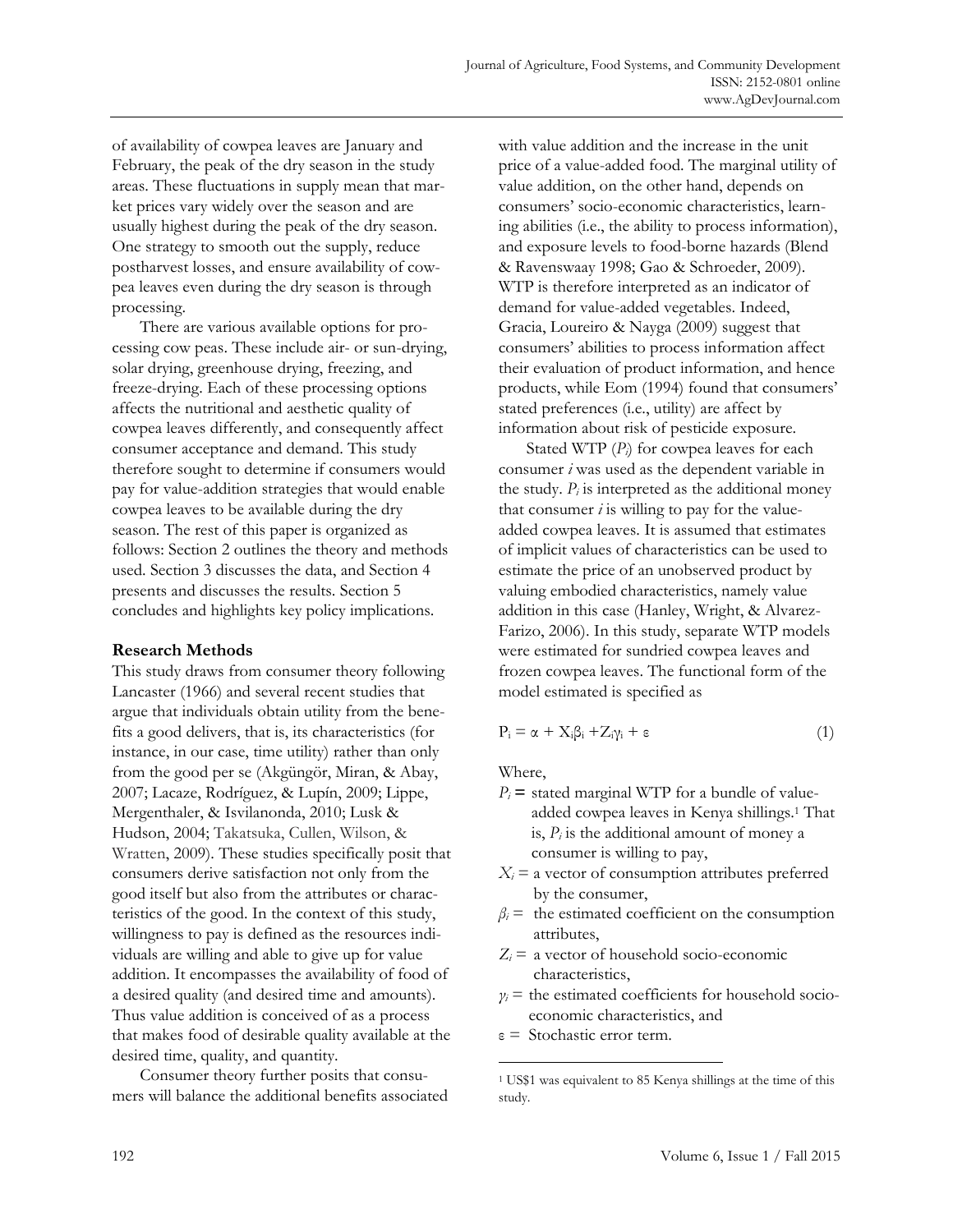The variables (X and Z) used in the estimation of the model in Equation 1 were selected based on the literature and are:

- 1. Socio-economic variables (Z): *lnage* = natural log of age of the respondent in years; *gender* = dummy variable equal to 1 if the respondent is male, 0 otherwise; *memgrp* = dummy variable equal to 1 if the purchaser is a member of a social/consumer group, 0 otherwise; *lnincome* = natural log of income earned by the purchaser's household in 2011 in Kenya shillings; *drymthd* = dummy equal to 1 if the purchaser is aware of sun-drying method of value addition, 0 otherwise; *freezmthd* = dummy equal to 1 if the purchaser is aware of freezing method of value addition, 0 otherwise;  $bwydry =$  dummy equal to 1 if the purchaser would buy sundried vegetable, 0 otherwise; *buyfrozen* = dummy equal to 1 if the purchaser would buy frozen vegetable, 0 otherwise;  $\text{info} =$  dummy equal to 1 if purchaser has ever received information about value addition in vegetables from any source; 0 otherwise; *qntyconsmd* = quantity of cowpea leaves consumed by the household in bundles.
- 2. The consumption attribute variables (X) include: *clean* = dummy equal to 1 if a purchaser prefers clean (nonsoiled) leaves, 0 otherwise; *taste* = dummy equal to 1 if a purchaser prefers good taste, 0 otherwise; *color* = dummy equal to 1 if a purchaser prefers leaves that have goodlooking (green) color, 0 otherwise; *tender* = dummy equal to 1 if a purchaser prefers leaves that are young and/or tender, 0 otherwise; *uninjured*  $=$  dummy equal to 1 if a purchaser prefers leaves that are uncrushed, uninjured, and/or unbruised, 0 otherwise; *price* = dummy equal to 1 if a purchaser prefers a fair price, 0 otherwise.
- 3. Since the dependent variable (willingness to pay) is a continuous variable that is censored at 0, i.e., there are zero values for consumers who are not willing to pay anything for value addition, the Tobit regression models were estimated separately for the sundried and frozen cowpea.

In order to test for differences in WTP between

frozen and sundried cowpea leaves, the Wilcoxon Signed Rank test was used. This nonparametric test examines whether subsamples, in this case WTP for sundried and frozen cowpeas, generated from the same population are different (Rosner, Glynn, & Lee, 2006). In addition, following Wooldridge (2010, p. 450), we use the Wald test of multiple exclusion restriction to test whether variables that are statistically insignificant, and do not appear to contribute to the variability in the WTP, can be jointly excluded from the regressions model.

### **Data and Scenario Description**

This study was conducted in Kongowea, Mtwapa, Kilifi, Majengo, and Saba Saba markets in coastal Kenya. The four markets control the greatest share2 of the vegetables traded in Mombasa and Kilifi districts. Data were collected via personal interviews by trained enumerators using predesigned and pretested questionnaires. The sampling procedure was as follows: In each market the respondents were selected from among the purchasers of cowpea leaves using random sampling techniques. Specifically, every third person who purchased cowpea leaves was picked and interviewed. This was continued until the predetermined quota of 15 purchasers was interviewed in each day.

 The interviews were conducted at different times of the day (morning (from about 7:00 am), noon, and afternoon to evening (ending at about 5:30 pm)), and were also conducted on both weekdays and weekends in order to capture different consumer buying patterns. In markets that are expansive and/or where cowpea leaves were sold at different locations, the market was divided into four zones and an interviewer was stationed in each zone. The interviewer then interviewed every third person who bought cowpea leaves in that zone. A total of 147 consumers were interviewed.

 On average, one in every five cowpea buyers approached for interviews declined to participate in the study, resulting in a nonresponse rate of 20%.

 $\overline{a}$ 

<sup>2</sup> Other channels through which cowpea leaves are traded in the study areas are (a) street peddlers (i.e., *mama mboga*) and (b) kiosks. Due to time, financial, and logistical reasons, this study did not interview purchasers who use these channels.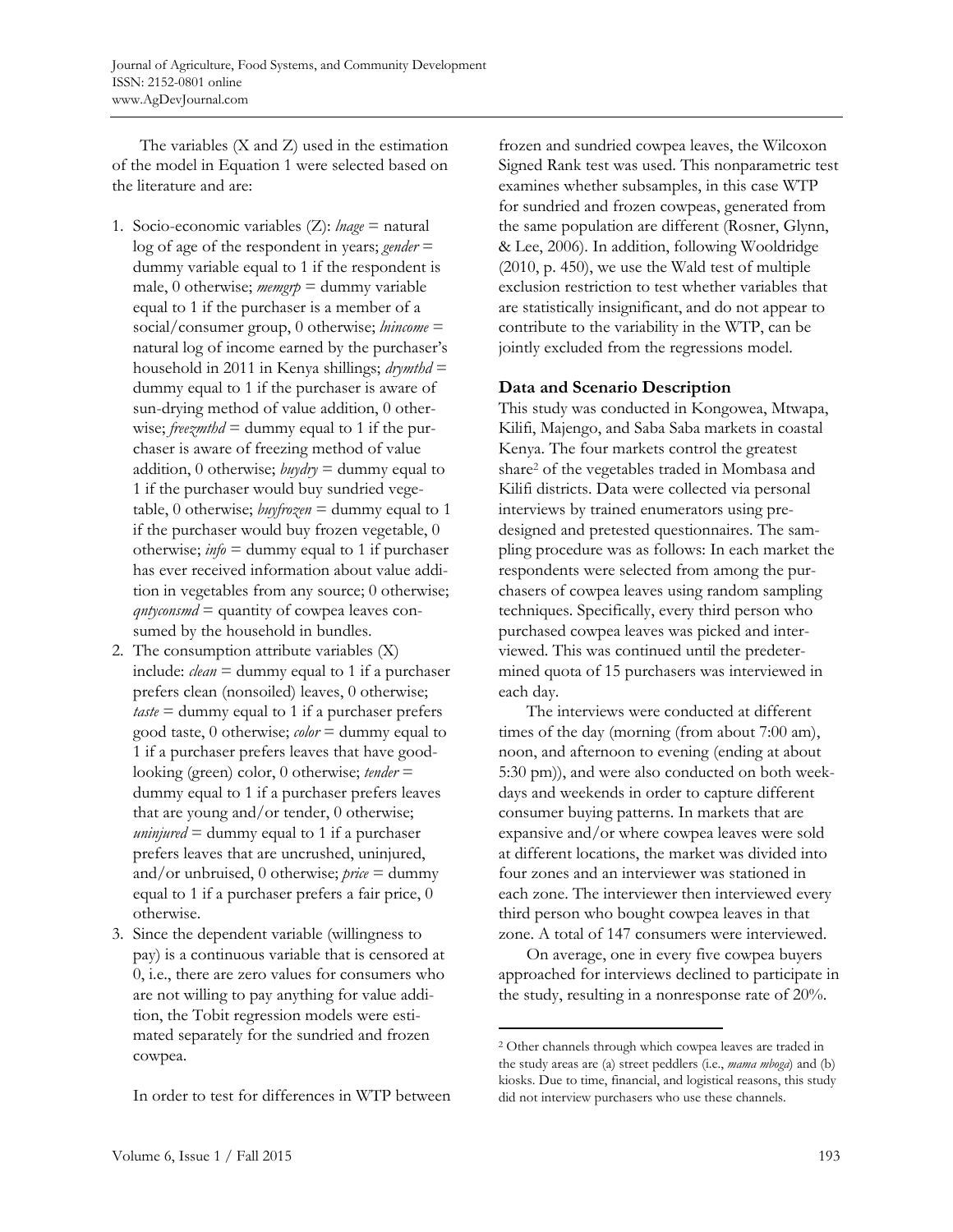The most commonly cited reason for refusing to take part in the study was lack of time. For respondents who were willing to participate, data were collected on, among other things, WTP for value-added cowpea leaves, and the socioeconomic factors and consumption attributes likely to affect WTP for value addition in cowpea. The interviews were conducted in April and May 2012.

 This study used the payment card method in collecting the WTP data. Past studies mainly used the dichotomous choice method in collecting WTP bids. However, the dichotomous choice method

usually obtains very little information from each respondent and hence is inefficient (Ngigi, Okello, Lagerkvist, Karanja, & Mburu, 2011). Multiplebounded dichotomous choice approaches, an improvement on earlier models, nevertheless have the drawback that they yield internally inconsistent responses. The payment card approach overcomes these challenges by improving the efficiency of the WTP estimates (Kerr, 2000). It also has the additional advantage of being simple to implement while minimizing the probability of starting-point bias found in interactive bidding techniques.

The payment card had these instructions:

On this sheet are written different amounts of money from zero up to more than 10 Kenyan shillings (Ksh). Starting at the top of the list and moving down kindly ask yourself: 'Am I willing to pay 1 KSh over and above what I would pay for a standard heap of cowpea leaves in order to buy similar amount of value-added cowpea leaves?' If you are certain you would pay the amounts of money in the card to buy the value-added cowpea leaves then place a tick  $(\forall)$  in the space next to the amount you will be willing to pay. Please tick only when you are sure

| Table 1. Payment Card Illustrating the Distribution of Willingness To Pay |  |
|---------------------------------------------------------------------------|--|
| <b>Bids</b>                                                               |  |

| Scenario 1:<br>Normal cowpea leaves                                                                          | Scenario 2:<br>Sundried cowpea leaves                 | Scenario 3:<br>Frozen/vacuum-packed<br>cowpea leaves |
|--------------------------------------------------------------------------------------------------------------|-------------------------------------------------------|------------------------------------------------------|
|                                                                                                              | 0 shilling/heap                                       | 0 shilling/heap                                      |
| Indicate by ticking in                                                                                       | 1 shilling/heap                                       | 1 shilling/heap                                      |
| the appropriate box                                                                                          | 2 shilling/heap                                       | 2 shilling/heap                                      |
| how much more/extra<br>shillings* you are                                                                    | 3 shilling/heap                                       | 3 shilling/heap                                      |
| willing to pay for<br>product described in<br>Scenario 2 (and 3) as<br>compared to product in<br>Scenario 1. | 4 shilling/heap                                       | 4 shilling/heap                                      |
|                                                                                                              | 5 shilling/heap                                       | 5 shilling/heap                                      |
|                                                                                                              | 6 shilling/heap                                       | 6 shilling/heap                                      |
|                                                                                                              | 7 shilling/heap                                       | 7 shilling/heap                                      |
|                                                                                                              | 8 shilling/heap                                       | 8 shilling/heap                                      |
|                                                                                                              | 9 shilling/heap                                       | 9 shilling/heap                                      |
|                                                                                                              | 10 shilling/heap                                      | 10 shilling/heap                                     |
|                                                                                                              | More than 10 shilling/heap More than 10 shilling/heap |                                                      |

\* The exchange rate at the time of the survey was US\$1 = 85 Kenya shillings.

 $\overline{a}$ 

you can keep paying this additional amount even in future.

 The payment card used for eliciting responses, along with the various WTP bids, is presented in Table 1.

 The three scenarios presented to consumers were:

 **Product Scenario 1 (Normal/standard cowpea leaves):** This product is grown using standard production practices. It is abundant during the rainy season, and hence the amount of leaves in a bundle or heap costing KSh10 is large. It is therefore very cheap during the rainy season. However it is not easily available during dry season, and when found, the leaves are hard, fibrous, and small. The bundle size selling for KSh10 during the dry period is very small.3

 **Product Scenario 2 (Sundried cowpea leaves):** This product is grown using standard production practices. However, it is preserved through open sun-drying, and hence the leaves are brownish. The dried leaves are hygienically stored. How-

<sup>&</sup>lt;sup>3</sup> The normal practice is for fresh vegetable retailers to reduce the size of the bundle rather than the price during times of scarcity (such as the dry period).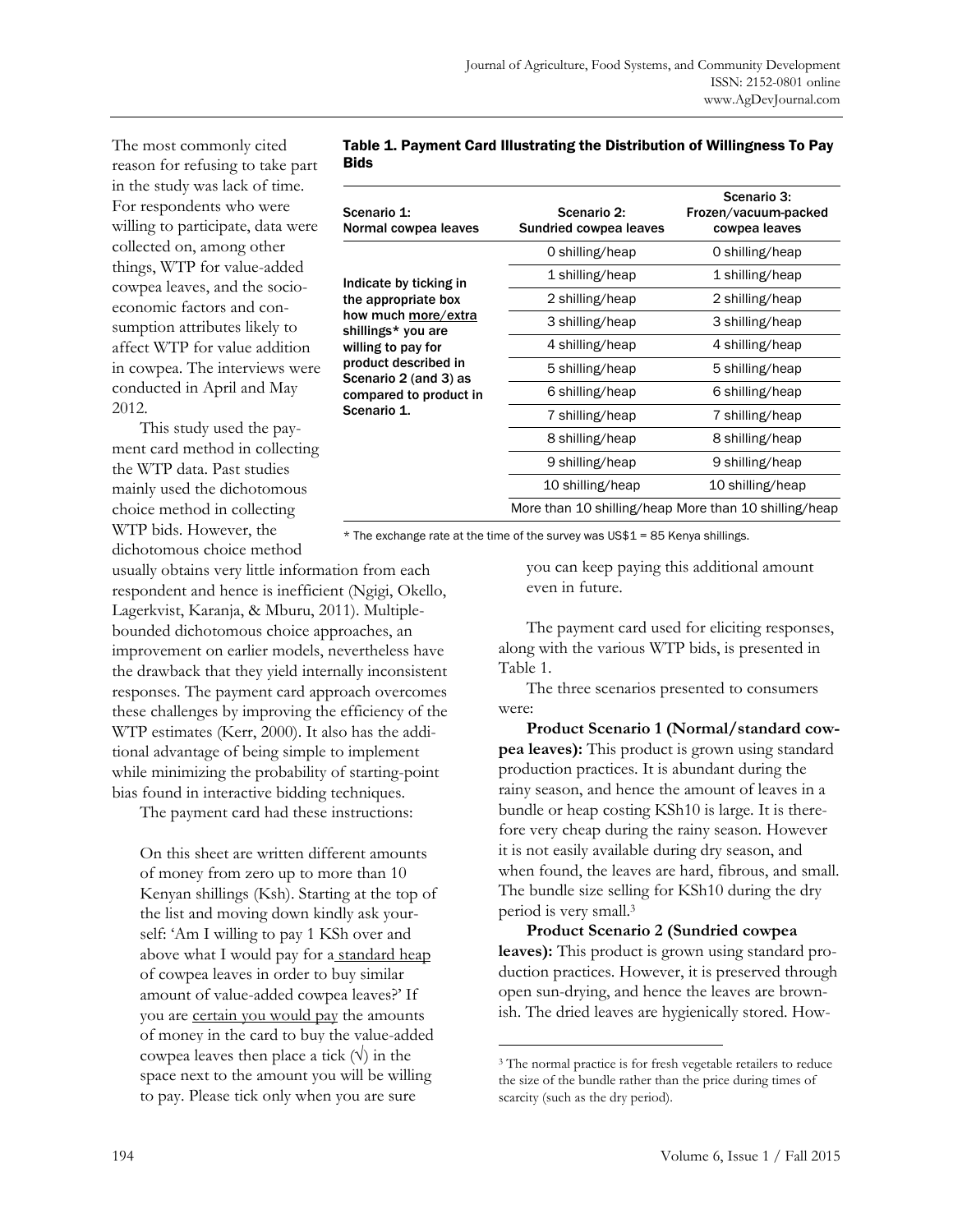ever, due to drying, leaves from a regular bundle or heap look small. There is, however, no difference in the amount of vegetables once it is cooked. This product is therefore readily available during the dry season.

 **Product Scenario 3 (Blanched and vacuum-packed frozen cowpea leaves):** This product is produced using standard production practices. However, it is preserved by being frozen after blanching and vacuum-packing. The preserved cowpea leaves retain their green color and tenderness. Preservation makes it possible to store the product for longer periods; thus this product is available even during dry season.

One of the most often cited criticisms of WTP bids elicited using hypothetical situations is the hypothetical bias. In this study, we use "cheap talk" proposed by Cummings and Taylor (1999) and subsequently applied by List (2001) and Chowdhury, Meenakshi, Tomlins, and Owori (2011) to mitigate such bias. Specifically, the respondents were advised to select the additional payment only if they were prepared to pay it regularly. Such warnings significantly reduce or even eliminate the problem of hypothetical bias (Chowdhury et al., 2011).

 This study also examined some of the basic value-addition practices undertaken by cowpea leaf retailers and traders and the willingness by consumers to pay for such practices. The basic valueaddition activities examined included: (a) presenting the vegetable on a raised bed (i.e., wooden structure or frame with a flat top about three feet or one meter from the ground), (b) chopping the leaves, (c) grading and/or sorting, (d) packaging well, (e) washing the produce and (f) destalking (i.e., plucking the leaves from the stalks). WTP for these practices was assessed using a binary dummy variable equal to  $1$  (=Yes) if a respondent was willing to pay for a basic value-addition practice, and 0 otherwise.

## **Results and Discussion**

*Characteristics and Consumption Patterns of Cowpea Leaf Consumers*  Table 2 presents the variables used in the analysis and estimation of the econometric models along with the results of summary statistics that characterize the purchasers interviewed.

 The summary statistics indicate that the average WTP for value-added cowpea leaves (i.e., both sun-drying and freezing) is approximately KSh5.00 per heap, with a standard deviation of 4. That is, the respondents are willing to pay an extra KSh5.00 per heap with value addition. Results further show that the minimum WTP for both forms of value addition is KSh0 (zero), indicating that there are some consumers who did not attach any value to the processes that will make cowpea available during dry seasons, when it is usually very difficult to find in the market. Indeed, 34% and 44% of consumers indicated that they would pay nothing (i.e., KSh0) for sundried and frozen cowpea leaves, respectively. The summary statistics further show that the average age of the respondents is 31 years, suggesting that many of cowpea leaf consumers are young. Results also show that the respondents, on average, have 10 years of education, earn KSh21,000 per annum, and are mostly women. The low annual income of the cowpea consumers is not surprising and has often been interpreted to mean that cowpea is an inferior, low-value good. In addition, the finding that most of the respondents are females indicate that shopping for vegetables is done mostly by women. This is in line with findings involving urban vegetable purchasers in Kenya (Lagerkvist, Hess, Okello, Hansson, & Karanja, 2013).

 Table 3 presents the frequency of consumption of cowpea leaves by the respondents. Most households consume cowpea 2 to 3 times per week. Overall, 69 and 64 of the 147 respondents consume cowpea leaves 2 to 3 times per week and at least once per week, respectively. Results further reveal no major gender differences among the survey respondents other than slightly more males consuming cowpea leaves 2 to 3 times per week. Analysis of the frequency of consumption of other vegetables showed similar results. Results also indicate that most consumers have a greater preference for clean (i.e., those with any soil washed off) and tender cowpea leaves, and pay much less attention to the color of the leaves.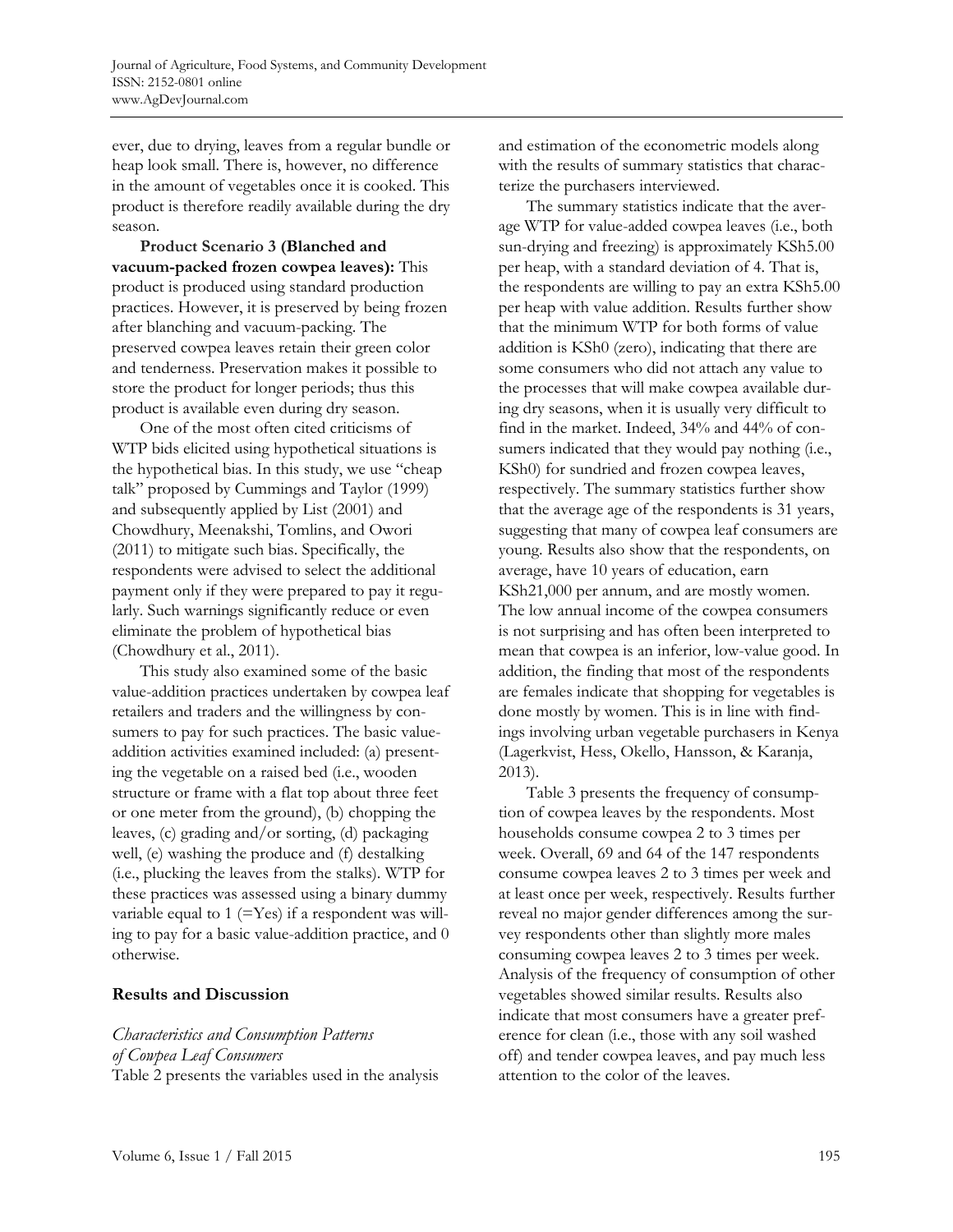| Variable           | <b>Variable Description</b>                     | Mean   | Std. Dev. |
|--------------------|-------------------------------------------------|--------|-----------|
| wtpdry             | Willingness to pay for sun-drying               | 4.74   | 4.12      |
| wtpfrozen          | Willingness to pay for freezing                 | 4.83   | 4.45      |
| age                | Age of the respondent (years)                   | 31     | 9.58      |
| gender             | Gender of the respondent (1=male, 0=female)     | 0.24   | 0.43      |
| hhldsize           | Household size (head count)                     | 3      | 2.03      |
| education          | Education (years of schooling)                  | 9.76   | 4.31      |
| under <sub>5</sub> | Children below age five (head count)            | 0.69   | 0.80      |
| memgrp             | Member to social organization (1=Yes, 0=No)     | 0.50   | 0.50      |
| info               | Access to information (1=Yes, 0=No)             | 0.40   | 0.49      |
| income             | 2011 income in Kenya shillings*                 | 21,147 | 28,500    |
| clean              | Clean leaves                                    | 0.82   | 0.39      |
| taste              | Taste is good $(1=Yes, 0=No)$                   | 0.25   | 0.44      |
| tender             | Tender leaves (1=Yes, 0=No)                     | 0.09   | 0.29      |
| price              | Price is is fair or low (1=Yes, 0=No)           | 0.25   | 0.44      |
| uninjured          | Uninjured and/or uncrushed leaves (1=Yes, 0=No) | 0.85   | 0.36      |
| color              | Color is attractive (1=Yes, 0=No)               | 0.56   | 0.50      |
| freemthd           | Aware of freezing method (1=Yes, 0=No)          | 0.51   | 0.50      |
| drymthd            | Aware of drying method (1=Yes, 0=No)            | 0.79   | 0.41      |
| buyfrozen          | Would buy frozen vegetable (1=Yes, 0=No)        | 0.83   | 0.38      |
| buydried           | Would buy sundried vegetable (1=Yes, 0=No)      | 0.46   | 0.50      |
| qntyconsmd         | Qunatity of kale consumed (count)               | 1.99   | 0.91      |
| consmfreq          | Frequency of cowpea consumption (count)         | 2.45   | 0.73      |
|                    |                                                 |        |           |

#### Table 2. Summary Statistics of the Variables Used in the Study Consumers' Willingness to Pay for Value Addition in Cowpea (*N*=147)

\* US\$1 was equivalent to 85 Kenya shillings at the time of the study.

### Table 3. Frequency of Purchase of Cowpea Leaves by Respondents' Households (*N*=147)

|                        | Gender (count) |      |       |
|------------------------|----------------|------|-------|
| <b>Frequency</b>       | Female         | Male | Total |
| Daily                  | 5              | З    | 8     |
| 2 to 3 times per week  | 50             | 19   | 69    |
| At least once per week | 51             | 13   | 64    |
| Monthly                | 4              |      | 5     |
| Seldom                 | 1              | O    |       |
| Total                  | 111            | 36   | 147   |

 Cowpea leaves are mostly eaten fresh (Figure 1). Overall, more than 93% of the respondents cook cowpea leaves immediately after or on the same day of purchase. The immediate preparation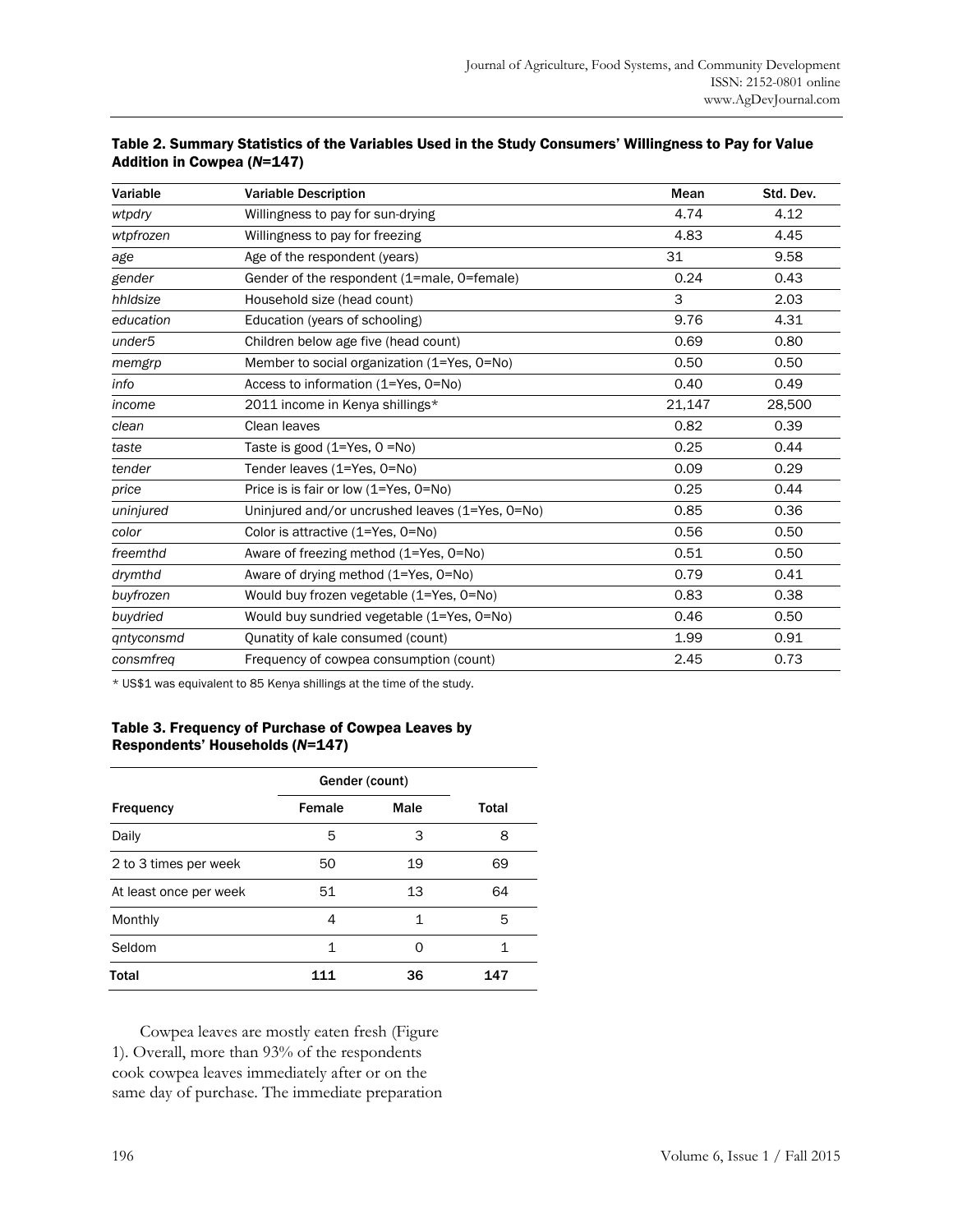

Figure 1. Time Taken Before Cooking Purchased Cowpea Leaves (Count), by Gender (*N*=147)

cowpea leaves for a variety of reasons, namely taste, health, nutrition,4 and price. Specifically, 39% of the respondents indicated that they eat cowpea leaves because of good taste, 35% because they perceive cowpea leaves to be healthy to eat, and 11% because they are nutritious. These findings indicate, in general, that most of the study respondents prefer cowpea leaves because of health and taste and therefore corroborate the results of a past study (Okello, Lagerkvist, Hess, Ngigi, & Karanja, 2011).

 The ethnic background of respondents also affects their consumption of cowpea leaves. More than 78% of the 57

#### Table 4. Willingness to Pay for Basic Value-Addition Services (%) Among Urban Consumers of Cowpea Leaves (*N*=147)

| Type of value addition               | Do you need this<br>service?<br>(% of Yes responses) | Are you willing to pay for<br>the service? (% of Yes<br>responses) |
|--------------------------------------|------------------------------------------------------|--------------------------------------------------------------------|
| Hygiene (sprinkled with clean water) | 96.6                                                 | 17.7                                                               |
| Washed produce                       | 91.8                                                 | 18.4                                                               |
| Presentation style (raised bed)      | 90.5                                                 | 18.4                                                               |
| Good packaging                       | 88.4                                                 | 6.8                                                                |
| Graded and sorted                    | 87.1                                                 | 16.3                                                               |
| Destalked                            | 35.4                                                 | 14.3                                                               |
| Chopped                              | 25.2                                                 | 4.8                                                                |

is mainly intended to preserve taste and tenderness. The timing of cooking is important to a valueaddition strategy that would keep produce longer but also change the color, taste, or tenderness. Indeed, 63% of the respondents ranked young leaves, and tenderness and freshness of the leaves, as the most important attribute they look for in cowpea.

 Results also indicate that only 5% of consumers value the color of the leaves. This finding has positive implications for value-addition processes that affect the color of the leaves, such as sun-drying. Nonetheless, sun-drying is also likely to affect the tenderness of the leaves, which is ranked highly by about 14% of the respondents.

Results further indicate that consumers eat

respondents who identified taste as the main factor were from the native Mijikenda tribes and those originally from western Kenya (i.e., the Luo, Luhya, and Kisii). This finding is in line with the researchers' *a priori* expectations, since cowpea leaves are widely eaten in these regions. The results further show that 51% of the respondents from western, 67% from coastal, and 42% from central Kenya eat cowpea leaves because they consider them healthy and/or nutritious. Analysis by gender

 $\overline{a}$ 

<sup>4</sup> Health in this case mainly meant preventing one from falling sick. Nutrition, on the other hand, was used to refer to the nutrients supplied by the vegetable. While nutrition presupposes good health, the respondents in this study treated the two aspects differently.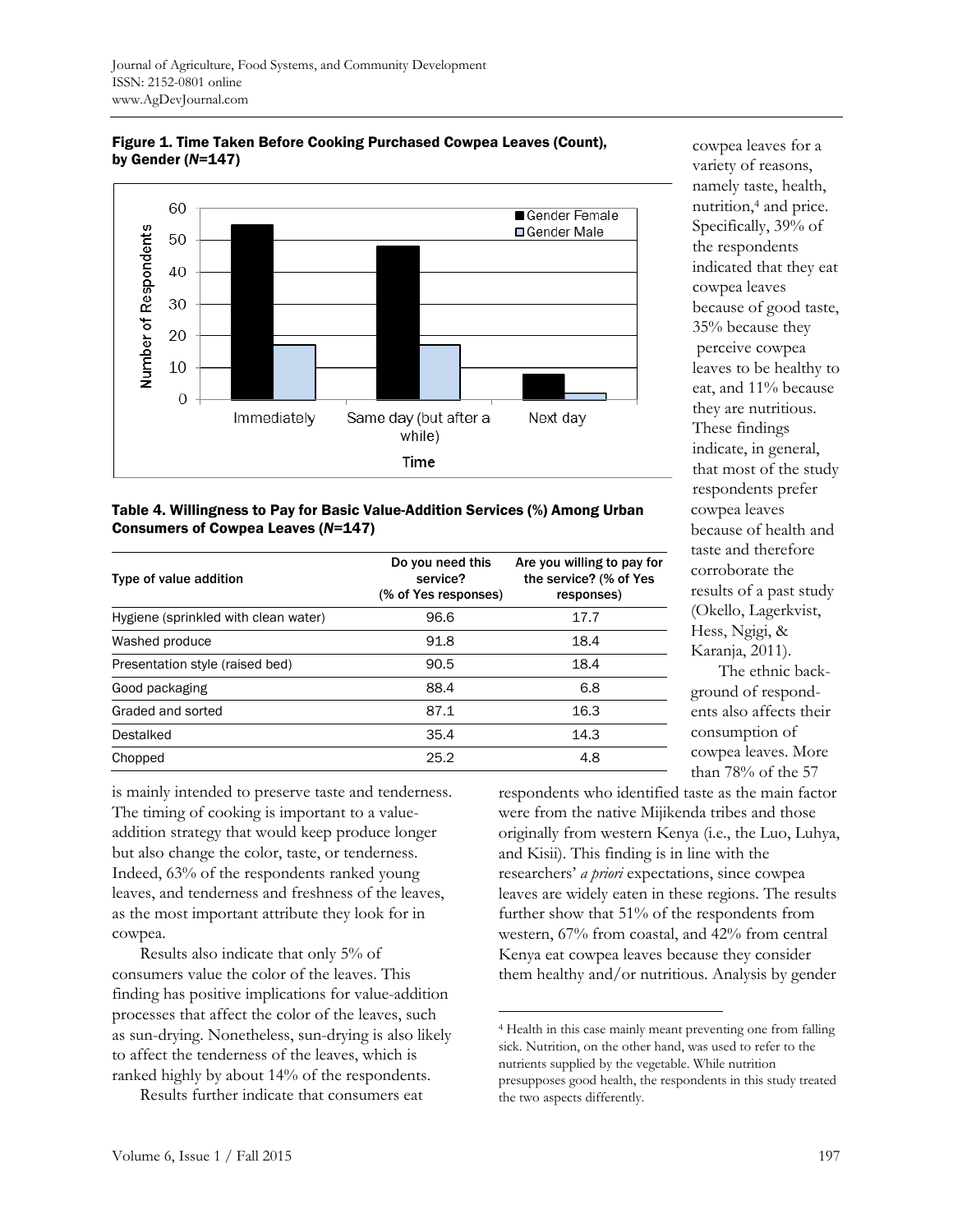revealed the same trend, with 40% and 38% of women indicating that they eat cowpea leaves in preference to other vegetables because of taste and health/nutrition, respectively, while 26% and 25% of men eat cowpea due to taste and health/nutrition, respectively.

# *WTP for basic value-addition practices undertaken by retailers of cowpea leaves*

Results of the assessment of respondents' WTP for the basic value-addition practices and services by percentage are presented in Table 4.

 The majority of the respondents indicated that they needed most of the basic value-addition services. Indeed, more than 88% of the respondents wanted fresh cowpea leaves moistened using clean water, sold in raised beds, cleaned to remove soil, and graded and sorted. The exceptions were destalking and chopping , which were needed by only 35% and 25% of the respondents, respectively. The low WTP for these two services could be attributed to the fact that cowpea leaves spoil faster after they are chopped, unlike kale, where the practice is very common. Table 3 further shows that despite the high demand for some of the basic value-addition practices, no more than 18% of the respondents were willing to pay for any of these services. Only 4% of the respondents were willing to pay for chopping of the leaves. This finding may

be related to the above argument that the quality of cowpea leaves deteriorates much faster when they are chopped. Overall, these findings indicate that there is no effective demand for the basic valueaddition services.

 Results of the analysis of the demand for the more advanced value-addition processes are presented in Figure 2. These value-addition processes included (a) direct sun-drying, (b) blanching and sun-drying, (c) freezing blanched leaves, (d) freezing fresh leaves, and (e) vacuum-packing fresh leaves.

 Figure 2 shows that the majority of the respondents would occasionally buy sundried cowpea leaves. However, more than 70% would not buy freshly frozen or fresh vacuum-packed cowpea leaves. Given the earlier finding that most consumers prefer young and tender leaves and often cook the cowpea leaves immediately after harvest or purchase, we had hypothesized that consumers would purchase products that are not adversely transformed by value addition. Thus the direct sundried leaves, which tend to be brown, were expected to be less attractive hence less preferred. Figure 2, however, presents a different picture. It shows that most of the respondents would purchase sundried leaves either occasionally or all the time. Indeed, while 67% (*N*=147) of consumers indicated that they would buy fresh



Figure 2. How Often Would You Buy Value-Added Cowpea Leaves? (count; *N*=147)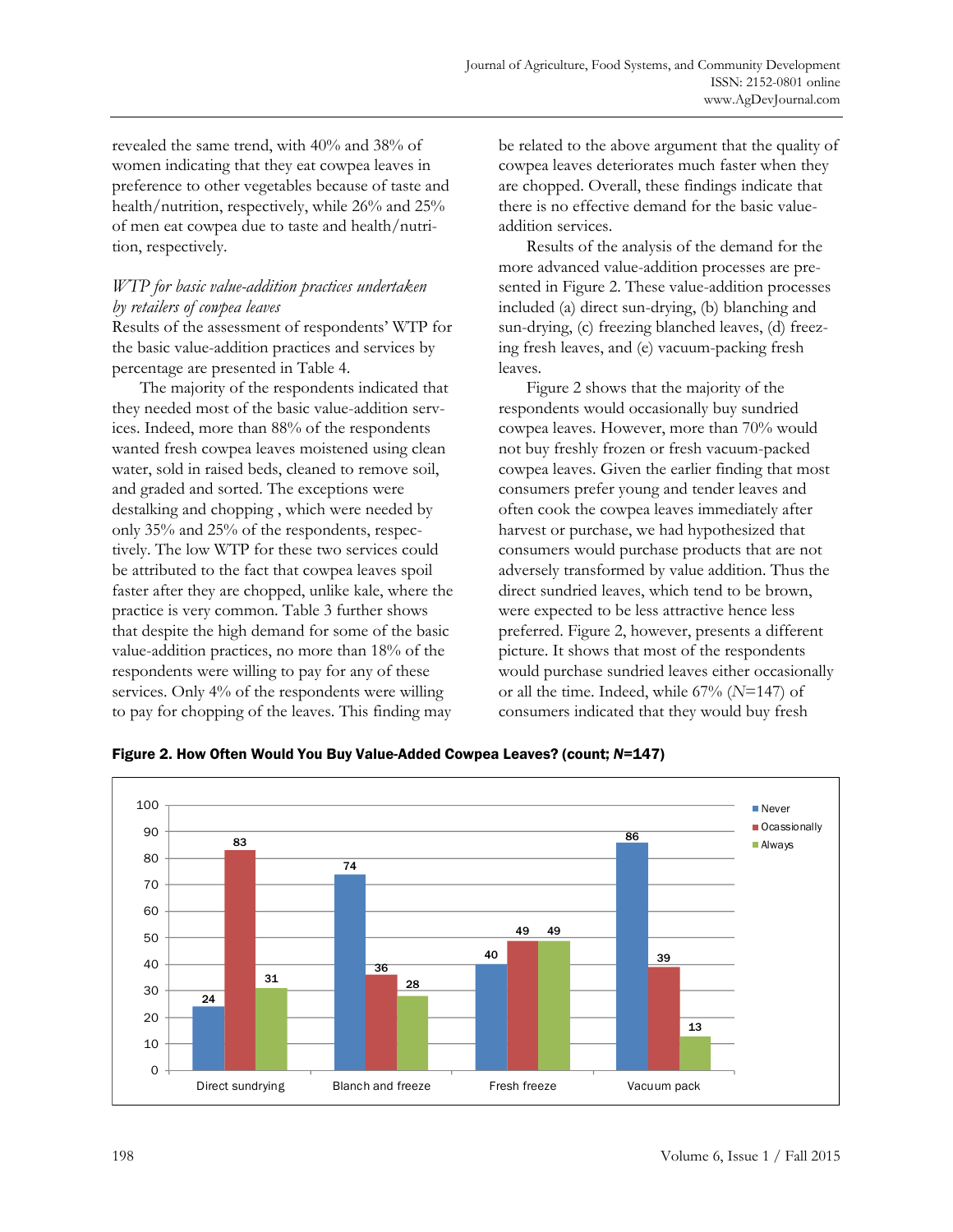

Figure 3. Have You Ever Heard of the Following Value-Addition Activities? (%, *N*=147)

frozen cowpea leaves always or once in a while, a majority of the respondents would not buy the fresh vacuum-packed or blanched-and-frozen cowpea leaves at all. These contradictions may be due to the respondents' unfamiliarity with some of these value-addition technologies. It is also likely that the respondents linked the processing with high purchase prices, since value-added products tend to be associated with supermarkets rather than open-air (wet) markets, and hence are likely to be more expensive.

 Analysis of awareness among cowpea leaves consumers of these more advanced value-addition processes is shown in Figure 3. It shows that a majority of the consumers have heard of the direct sun-drying and fresh freezing of cowpea leaves. However, most respondents were unfamiliar with the process of blanching and drying or blanching and freezing vegetables, while only a few had heard of vacuum-packing fresh vegetables. These find-

Figure 4. How Often Would You Buy Value-Added Cowpea Leaves? (count; *N*=147)

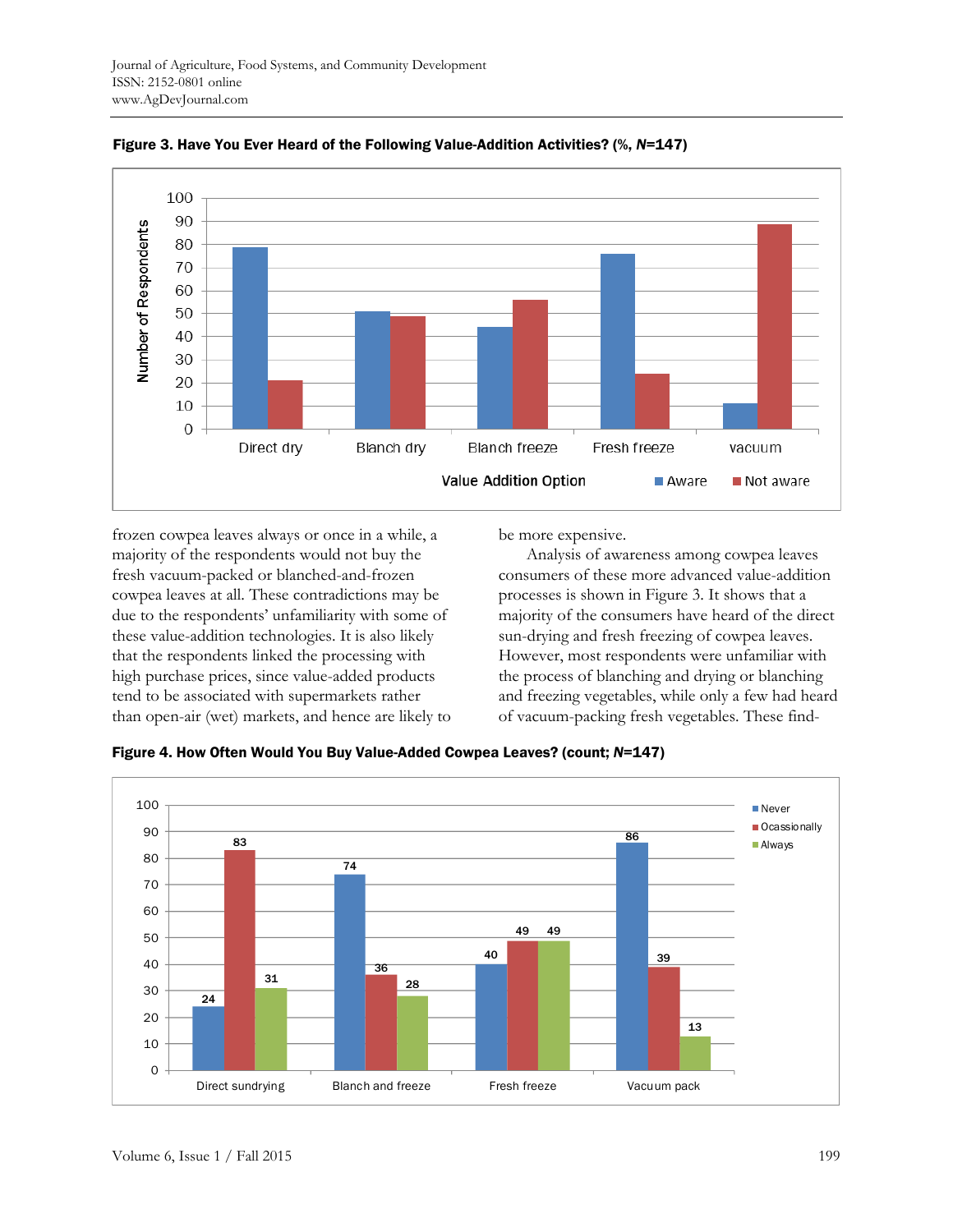ings indicate the need to educate consumers about the advantages and disadvantages of these techniques before training farmers and processors in their use. Blanching prior to drying and freezing stops enzymatic activities and hence fixes and retains the green color of the leaves. Freezing, as opposed to drying, the blanched vegetables minimizes the loss of water-soluble vitamins. Lack of awareness of these facts could lead consumers to underrate the importance of value addition in enhancing their own health. The data further reveal that

| Extra        |                | <b>Dried leaves</b> |                  | <b>Frozen leaves</b> |
|--------------|----------------|---------------------|------------------|----------------------|
| KShs/bundle  | Frequency      | Valid %             | <b>Frequency</b> | Valid %              |
| Ω            | 34             | 23.1                | 44               | 29.9                 |
| $\mathbf{1}$ | 13             | 8.8                 | 12               | 8.9                  |
| $\mathbf{2}$ | 18             | 12.2                | 10               | 6.8                  |
| 3            | $\mathbf 1$    | 0.7                 | $\overline{2}$   | 1.4                  |
| 4            | $\overline{2}$ | 1.4                 | $\mathbf{1}$     | 0.7                  |
| 5            | 32             | 21.8                | 25               | 17.0                 |
| 6            | Ω              | 0                   | 1                | 0.7                  |
| 7            | $\mathbf 1$    | 0.7                 | $\Omega$         | 0                    |
| 8            | Ω              | 0                   | $\overline{2}$   | 1.4                  |
| 9            | $\Omega$       | $\Omega$            | $\Omega$         | $\Omega$             |
| 10           | 36             | 24.5                | 29               | 19.7                 |
| $>10$        | 10             | 6.8                 | 21               | 14.3                 |
| Total        | 147            | 100.0               | 147              | 100.0                |

Table 5. Distribution of Consumers' Willingness To Pay for Dried and Frozen Dried Cowpea Leaves (*N*=147)

nearly half of consumers (46%) would buy direct sundried cowpea leaves even if products from the other options were available and sold at the same price. Only about 9% of respondents would buy blanched and frozen cowpea leaves.

 Figure 4 shows that among the 147 consumers interviewed, only 18% have ever bought prepacked vegetables in the supermarket. Analysis of the most preferred shopping outlet indicates that only 1% of the study respondents buy fresh vegetables at a supermarket, the only outlet that sells frozen vegetables (Okello, Narrod, & Roy, 2007). The most preferred shopping outlets were wet markets. These markets tend to be closer to consumers (and hence easier to access) and offer consumers fresh cowpea leaves at cheaper prices (Figure 4).

 The distribution of consumers' WTP for the more advanced value-addition processes (i.e., dried and frozen cowpea leaves) is shown in Table 5. The Wilcoxon Signed Rank test showed that there is no difference in WTP for the two value-addition methods as compared to the alternative hypothesis that differences exist in the WTP, by yielding a zstatistic of 1.16 and a *p*-value of 0.244. These results indicate that there is no statistical difference in WTP for sundried and frozen cowpea leaves.

 Two key observations emerge from the data in Table 5. First, the nature of the sale of cowpea leaves is related to the WTP values. All traders sold cowpea in bundles or heaps and at a price of KSh10 per bundle or heap. The bundle or heap sizes varied among traders and markets, but the unit price did not change. This selling practice is reflected in the WTP bids the consumers stated. Specifically, the WTP data are clustered around the values of 0, 5 and 10, which are factors of 10, suggesting that consumers could relate more with values that reflected how much they currently pay for a bundle of the produce.

 Second, at least one-third of the consumers interviewed were not willing to pay anything extra for the frozen cowpea leaves, while 23% were unwilling to pay anything extra for dried cowpea leaves. The higher proportion of consumers unwilling to pay for frozen leaves could, as argued earlier, suggest unfamiliarity with the technology, rather than actual lack of demand for frozen cowpea leaves. We had expected that more respondents would prefer frozen leaves to dried leaves because freezing preserves both the color and tenderness, while drying does not. However, the data do not reveal such differences. The only exception was the responses of permanently employed consumers. Among such consumers, the mean WTP for sundried and frozen cowpea leaves was KSh5.5 per bundle and KSh7.25 per bundle, respectively. The overall WTP for both forms of value-addition is KSh5/bundle.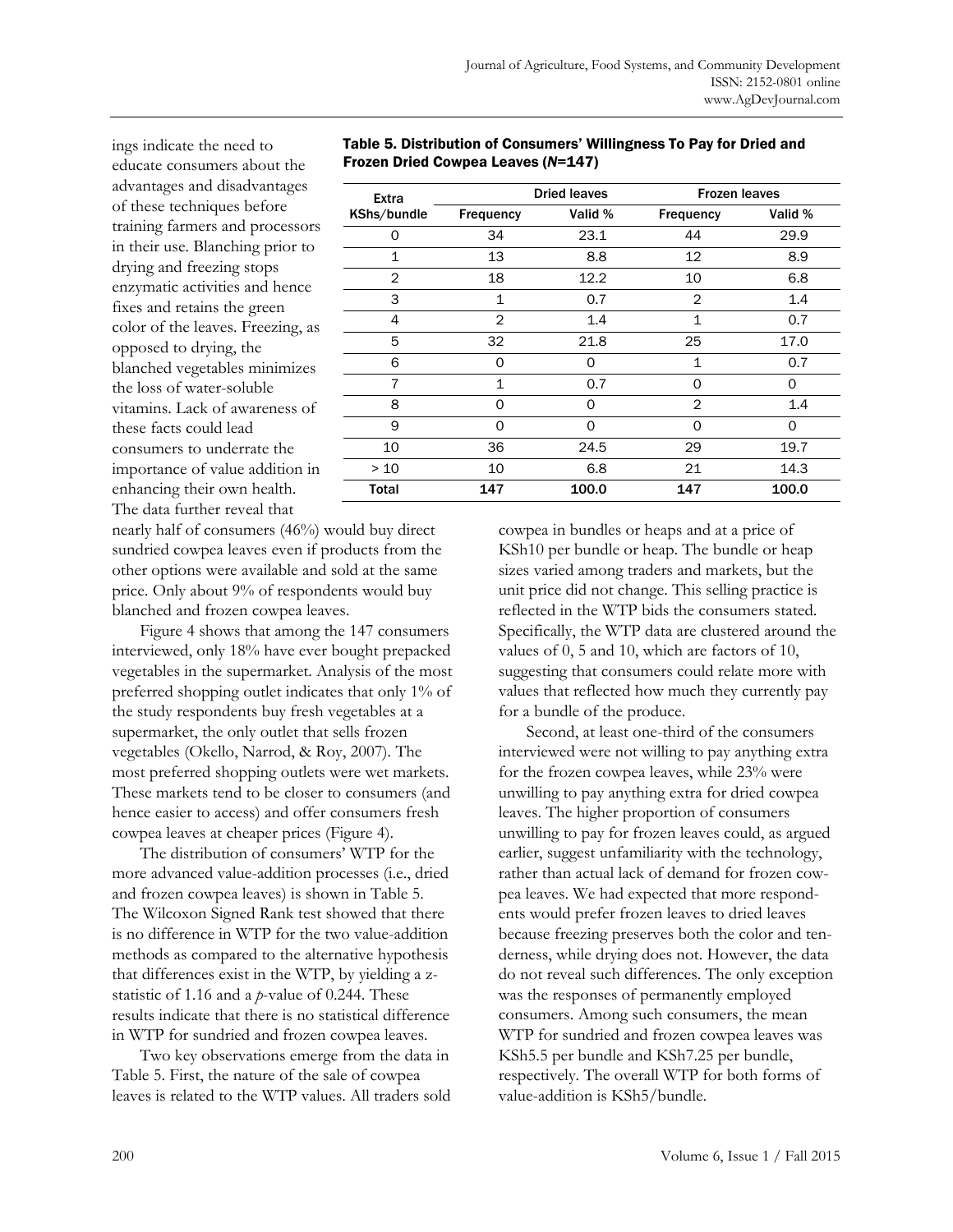#### Table 6. Factors Affecting Willingness To Pay for Advanced Value-Addition Processes: Tobit Regression Models

|                         | Sun-drying |         | Freezing |         |
|-------------------------|------------|---------|----------|---------|
| Variable                | Coeff.     | p-value | Coeff.   | p-value |
| Socioeconomic variables |            |         |          |         |
| gender                  | 1.68       | 0.062   | 0.59     | 0.579   |
| Ineducation             | 0.46       | 0.169   | 0.95     | 0.025   |
| Inincome                | $-0.05$    | 0.781   | $-0.11$  | 0.621   |
| memgrp                  | 0.91       | 0.267   | 0.60     | 0.036   |
| consmfreq               | 0.16       | 0.004   | 1.40     | 0.036   |
| kalegnty                | $-1.24$    | 0.008   | $-1.34$  | 0.017   |
| drymthd                 | 2.93       | 0.003   |          |         |
| buydried                | 0.07       | 0.000   |          |         |
| frozmthd                |            |         | 1.91     | 0.058   |
| buyfroz                 |            |         | 0.08     | 0.001   |
| Attribute variables     |            |         |          |         |
| clean                   | $-0.17$    | 0.864   | 2.15     | 0.082   |
| taste                   | 0.88       | 0.400   | $-0.96$  | 0.446   |
| color                   | 0.20       | 0.010   | 0.26     | 0.007   |
| tender                  | 2.69       | 0.049   | $-0.41$  | 0.881   |
| uninjured               | 1.71       | 0.127   | 3.15     | 0.027   |
| price                   | $-1.34$    | 0.133   | $-0.02$  | 0.984   |
| constant                | $-18.72$   | 0.008   | $-6.88$  | 0.406   |
| N                       | 147        |         | 147      |         |
| p-value                 | 0.000      |         | 0.000    |         |
| Pseudo R <sup>2</sup>   |            | 0.1695  | 0.1729   |         |

*Determinants of consumers WTP for advanced value addition: Regression results*  Table 6 presents the results of Tobit regression models estimated to assess the factors conditioning consumers' WTP for value-added cowpea leaves. The models were estimated for sun-dried and frozen leaves. The dependent variable in both cases is the WTP bid (in Kenya shillings). The estimated models have a *p*-value of 0.000, indicating that they are highly statistically significant.

*Factors affecting demand for sundried cowpea leaves*  Starting with the sundrying model, results indicate that a number of socio-economic factors affect WTP for value

addition. Specifically, respondents' age and gender can be associated with WTP for sun-drying of cowpea leaves. With other things held constant, a unit increase in the natural logarithm of age increases the willingness for sun-drying by approximately KSh3. This finding is not surprising. Cowpea leaves are particularly popular among older consumers (50 years<sup>5</sup> and above). Among these consumers, cowpea is typically cooked in either coconut or cow milk until it loses its green color. In some cases, the cooked vegetable is boiled repeatedly for several days with sour milk, thus transforming the color to brown. This practice is common among consumers from western and coastal Kenya. Drying cowpea leaves will therefore not affect the appeal of this vegetable to such con-

 $\overline{a}$ 

 Despite the low WTP for some forms of value-added cowpea leaves, the majority of respondents are not able to find this vegetable during the dry season. Approximately 81% of the respondents indicated that it is difficult to find cowpea leaves during the dry season and they are forced then to switch to other vegetables, namely kale, cabbage, and spinach (which are grown outside the district) and amaranth (which is produced along valley bottom and/or using irrigation within the districts, and hence is quite expensive). As a result kale is the most widely consumed vegetable in the study areas during dry periods, with approximately 84% (*N*=108) of the respondents indicating that they switch to kale when cowpea leaves are not available in the market.

<sup>5</sup> This age is based on discussions with some consumers.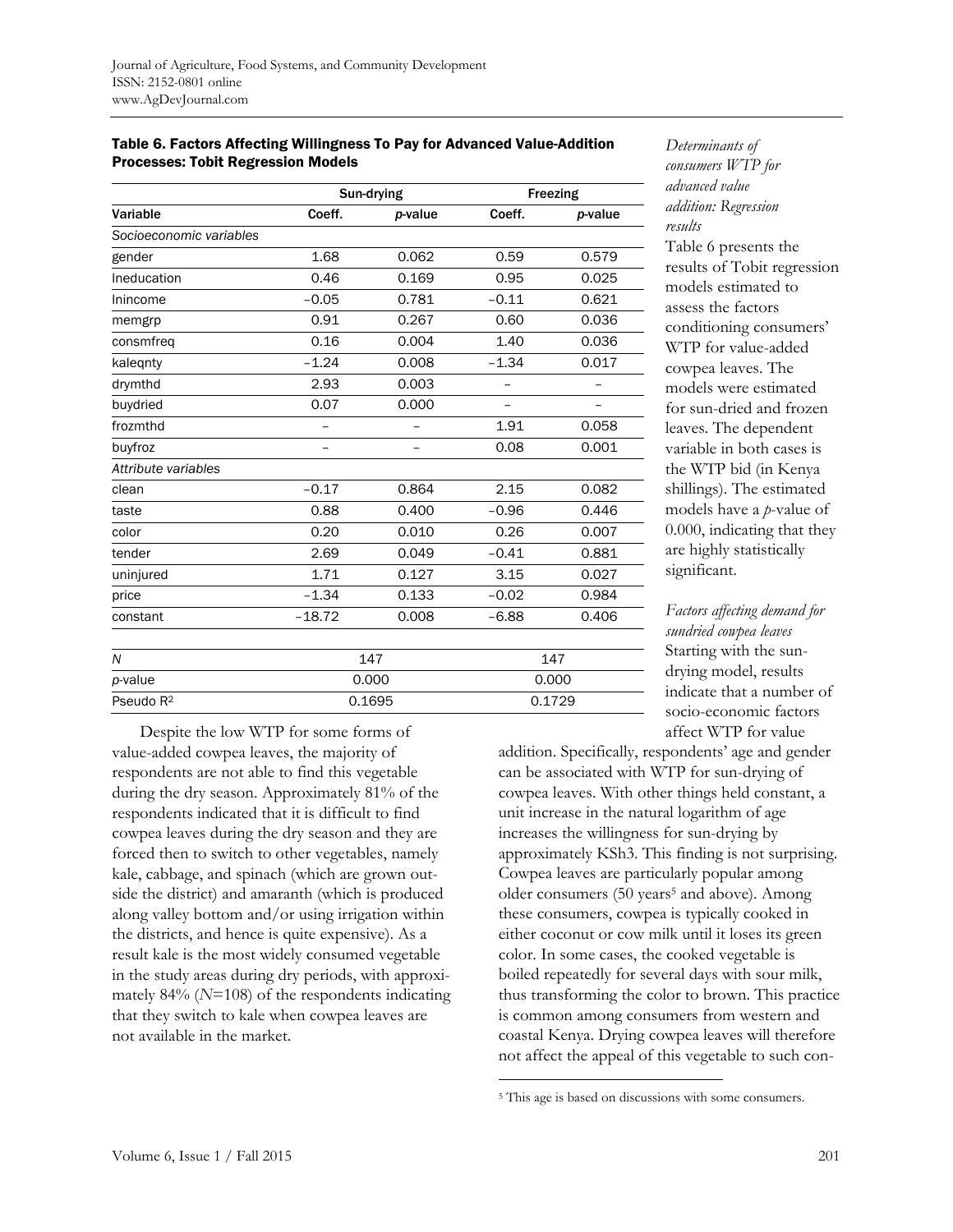sumers unless it significantly alters the taste. The significance of this variable may also be related to medical health reasons. The recent increase in documented cancer cases in Kenya, the perception that pesticides are not used in cowpea production, and the argument that it is rich in micronutrients, are causing a shift in diet from foods associated in the public mind with cancer (e.g., meats) to vegetables in general, and AIVs in particular, especially among urban consumers (Ng'etich, 2011). Indeed, in urban areas the rise in demand for cowpea leaves has led some leading urban supermarket chains (such as Nakumatt, Tuskys, and Uchumi) to introduce it into their green groceries sections (Okello et al., 2011). Gender also affects WTP, with data indicating that male consumers are less willing to pay additional money for value addition via sun-drying. This finding may be attributed to the fact that preparation and cooking of vegetables is mostly done by women.

 Responses also indicate that awareness of sundrying as a value-addition process, the frequency of consumption of cowpea leaves in the household, and the consumer's self-reported likelihood of buying sundried vegetables will result in an increase in WTP by KSh1.60, KSh2.90 and KSh0.10, respectively, other things held constant. This finding corroborates our earlier argument that awareness influences demand for value addition and underscores the need for promoting awareness of sun-drying as a value-addition strategy among consumers. As expected, households that consume more of the substitute vegetable, kale, will pay less for sundried cowpea leaves. An increase in consumption of kale by one bundle per week reduces WTP for sundried leaves by KSh1.23, other things held constant.

 Among the attribute variables, the factors affecting the stated WTP for sun-drying are color of the leaves and tenderness of cooked leaves. The positive sign on the coefficient of the dummy variable for color suggests that consumers are generally willing to pay more for fresh green leaves, other things constant, even though its availability is seasonal. This finding suggests that consumers who care more about the color of vegetables are not willing to pay for a value-addition process that alters the color. Similarly, the results indicate that

consumers are willing to pay more for tender leaves, suggesting that the sun-drying process that makes the leaves hard or fibrous will reduce demand for the value-added cowpea. At the same time, the results indicate that there is no statistical evidence to suggest that price, taste, or freedom from bruises individually affects the WTP for sundrying, although the signs are as expected. However, a Wald multiple exclusion restriction test of the hypothesis that all the attribute and preference variables have no joint effect on WTP yielded an *F*-statistic of 2.49 and *p*-value of 0.025. These test results indicate that attribute and preference variables increase the stated WTP when acting together, but not individually. Together, they suggest that consumers desire a value-addition process that does not change some of the key attributes of fresh cowpea leaves, such as color and tenderness.

#### *Factors driving WTP for frozen cowpea leaves*

The results of the Tobit model estimated to assess the conditioners of WTP for frozen cowpea leaves are presented in the last two columns of Table 6. Among the socio-economic variables, education and participation in nutrition-focused consumer and/or community groups increase the WTP for the value-added (frozen) cowpea leaves. Holding other things equal, a unit increase in the natural logarithm of years of schooling increases the WTP by about KSh1.00, while participation in community groups increases WTP by KSh0.60. Results further show that the frequency with which a household consumes cowpea leaves, awareness of vegetable processing via freezing, and the selfreported likelihood of purchasing frozen vegetable all increase consumers' WTP to pay for value addition via freezing. As in the case of sun-drying, a higher quantity of kale consumed by the household reduces WTP for frozen cowpea leaves.

 The attribute and preference variables that affect WTP for freezing are cleaning dirt from the leaves, color, and freedom from bruises and injuries. Notably, the coefficient on color is positive, indicating that similar to sun-drying, consumers are more concerned about color of the vegetable. Combined with the results on education, this finding suggests that those more likely to pay for frozen vegetable are the more educated women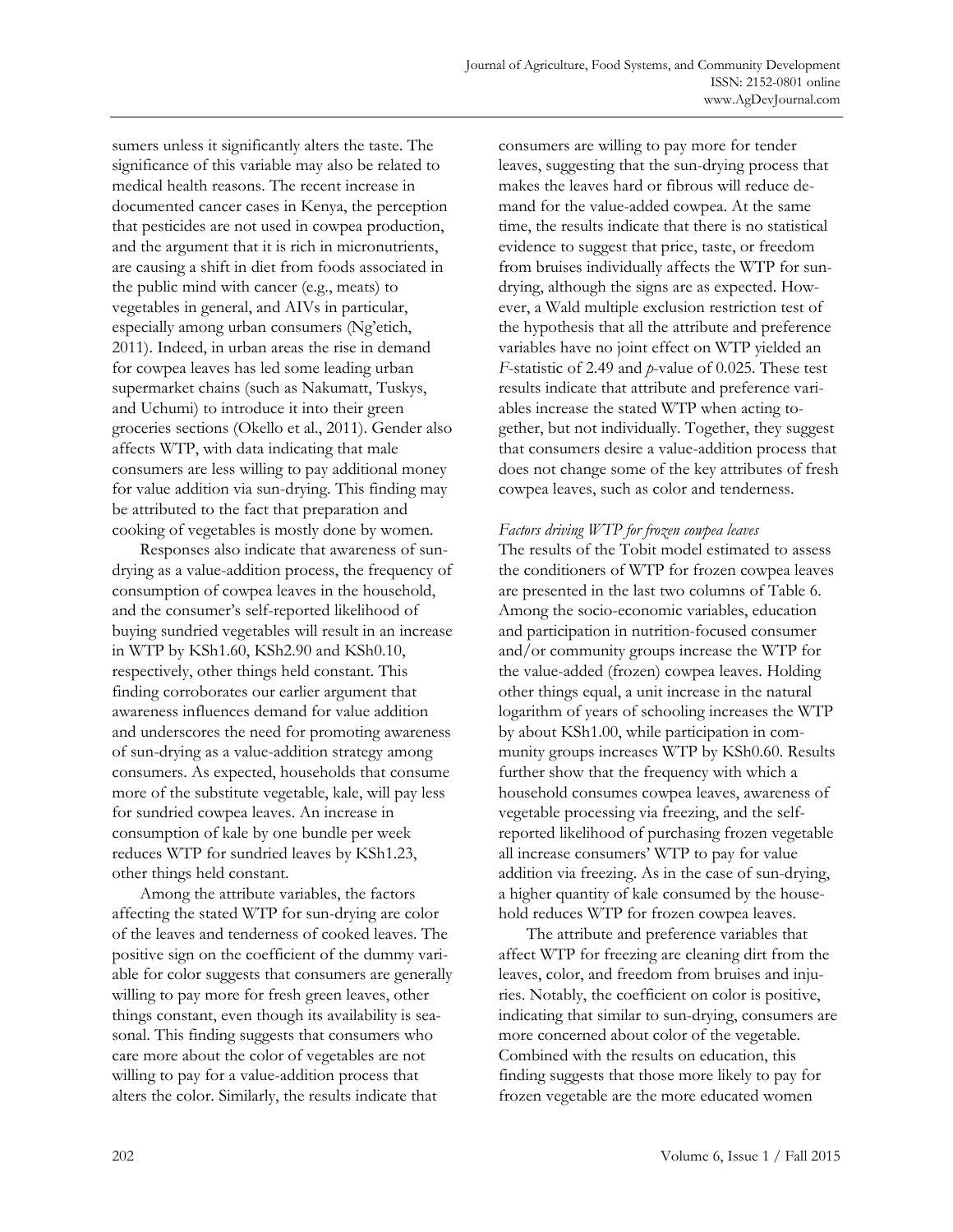who are discerning about physical quality.

#### **Conclusions and Policy Implications**

This study characterizes AIV consumers and consumption, and examines the factors conditioning the demand for value-addition processes aimed at smoothing the availability of cowpea leaves. The study shows that while there are clear benefits to simple value-addition services (including using clean water to moisten cowpea leaves, selling cowpea leaves in raised beds, washing off soil, and grading and sorting the leaves), most consumers are currently not willing to pay more for such services.

 The results of the estimated Tobit regression models show that WTP is affected by the consumer's age, gender, and education; their awareness of the value-addition techniques; and whether they are likely to purchase value-added vegetables of any kind. The study shows that certain attributes, notably color, tenderness, freedom from bruises, and cleanness from soil increase the demand for value-added cowpea leaves.

 Several implications for community development actors interested in investing in AIVs, and in cowpeas in particular, in order to improve rural communities' food systems arise from the findings of this study. First, demand for value-added cowpea leaves exists, but there is still a sizeable share (at least 30%) of consumers who do not currently exhibit effective demand for value-addition services in relation to cowpea leaves. This is partly because cowpea leaves consumers are unaware of various value-addition processes applicable to cowpea leaves, and because they broadly associate value addition with costliness. Two implications arise from this finding: (a) the need to create awareness of value-addition processes and provide information on the benefits of value addition, including the fact that it does not necessarily negatively affect the nutrient composition of the vegetable, and (b) the value-addition process adopted need to even out the availability of the vegetable across the year while keeping the price down to ensure it remains affordable. This is especially crucial given that majority of consumers are from low-income households. Efforts to expand production and consumption of cowpea

leaves should therefore focus on promoting the value of drying and freezing the leaves to improve availability and reduce cost, particularly during the dry season, to potential consumers. Otherwise, value-chain actors will find themselves needlessly investing time and money in value-addition practices for which there will be little to no return.

 The findings with respect to age, ethnicity, and education clearly point to the market potential for targeting value-addition processes at specific niche markets. They suggest that value addition via drying of leaves should be targeted at communities that typically consume cowpeas leaves in boiled brown form (such as those from western Kenya and the Mijikenda) and also older consumers (above the age of 50 years). Value addition by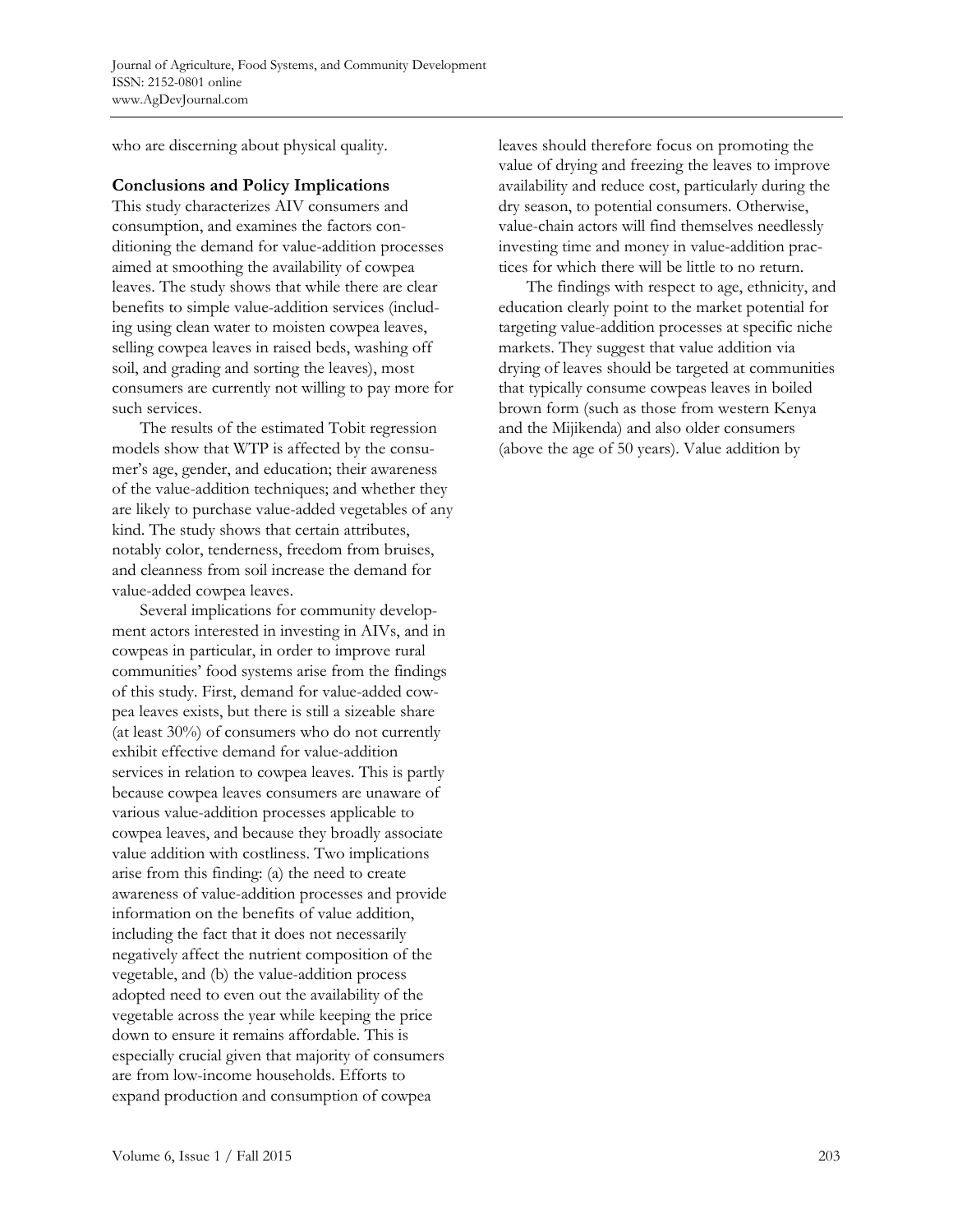freezing should target consumers who prefer freshness and greenness of the leaves. These include more educated and younger consumers, and consumers from ethnic backgrounds who typically consume cowpea leaves mainly for health and nutritional reasons.

 The findings of this study further suggest the need to use processes that conserve the color of the leaves. This is especially important in targeting the emerging middle- to high-income, educated consumers, particularly in urban areas. This group of c[onsumers is already associated with demand for](http://www.academia.edu/2657989/SUSTAINABLE_HORTICULTURAL_PRODUCTION_IN_THE_TROPICS) indigenous vegetables and is therefore probably more susceptible to marketing strategies related to cowpea. More expensive value-addition options such as freezing and blanching accompanied by vacuum packing can target such consumers. Urban niche markets can therefore provide a fairly lucrative outlet for AIVs. In countries like Zambia such markets are very important. In addition, gender-responsive smallholder value-chain development is required to help women, who are the majority in this chain, sustain their role in such competitive urban niche markets.

 This study focused on urban and peri-urban cowpea consumers and therefore did not include poor smallholder cowpea producers who are more vulnerable to food insecurity and also form a large segment of cowpea leaves consumers. Future research should extend the investigation of WTP for value addition to cowpea producers. The study also did not include cowpea leaves consumers who buy from hawkers and kiosks, due to logistical reas[ons. The proportion of consumers who use](http://ageconsearch.umn.edu/bitstream/11645/1/sp98-20.pdf) this channel is unknown but may be sizeable, especially in peri-urban areas. Their inclusion in future studies could lead to a better understanding of the role value addition can play in the development of peri-urban fresh produce food systems as well. At the same time, more detailed gender analysis, based on gender-disaggregated data, is needed to understand whether and how women and men consumers differ in their demand for value addition.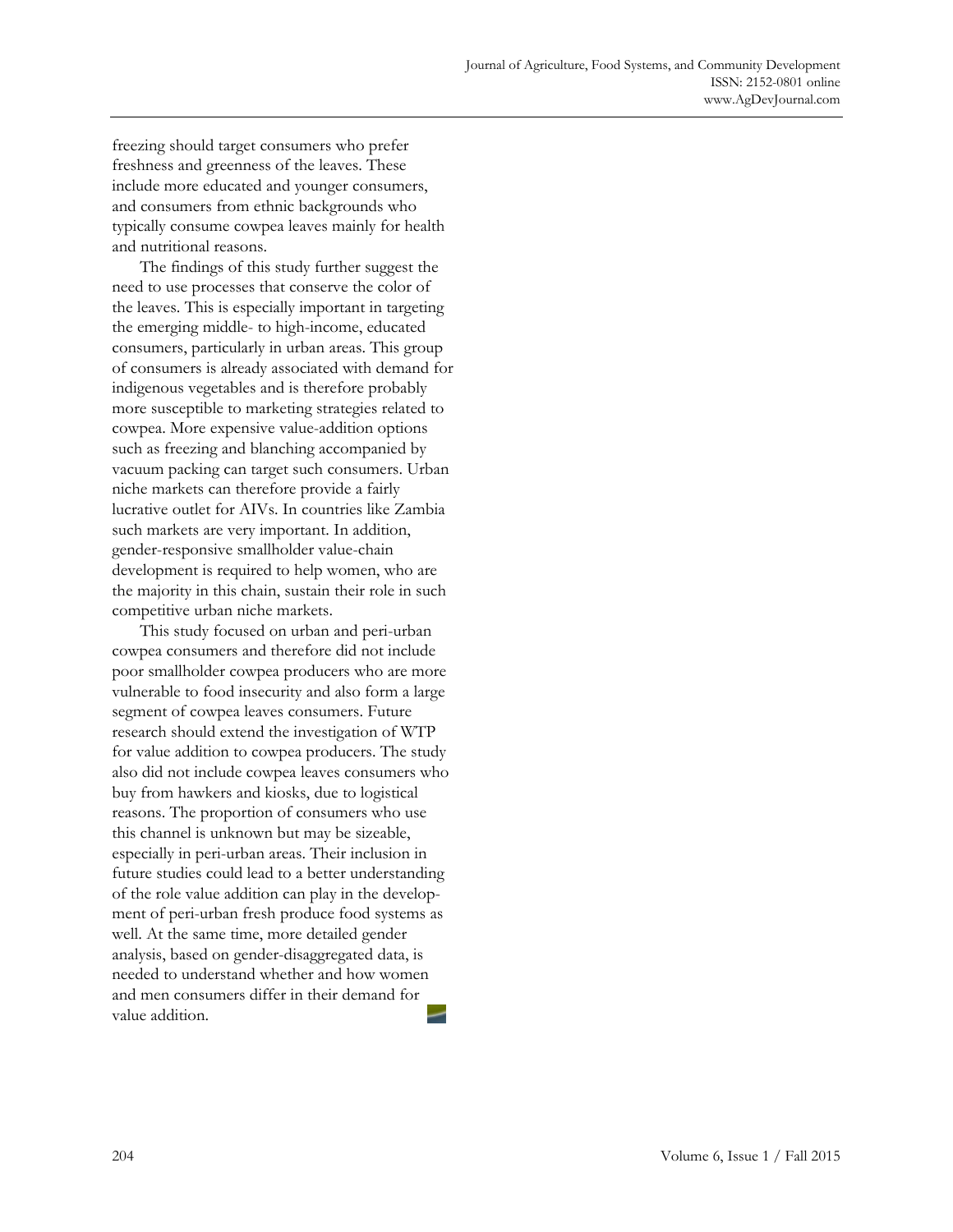# **References**

- Abukutsa-Onyango, M. O. (2002). Market survey on African indigenous vegetables in Western Kenya. In J. M. Wesonga, T. Losenge, C. K. Ndung'u, K. Ngamau, J. B. M. Njoroge, F. K. Ombwara, & S. G. Agong (Eds.), *Proceedings of the 2nd Horticultural Seminar on Sustainable Horticultural Production in the Tropics* (pp. 39–46). Nairobi: Department of Horticulture, Jomo Kenyatta University of Agriculture and Technology. Retrieved from [http://www.academia.edu/2657989/SUSTAINAB](https://researcharchive.lincoln.ac.nz/bitstream/handle/10182/532/cd_dp_87.pdf) LE\_HORTICULTURAL\_PRODUCTION\_IN\_T HE\_TROPICS
- Abukusta-Onyango, M. O. (2003). Unexploited potential of indigenous African vegetables in Western Kenya. *Maseno Journal of Education Arts and Science*, *4*, 103–122.
- Abukutsa-Onyango, M. O., Kavagi, P., Amoke, P., & Habwe, F. O. (2010). Iron and protein content of priority African indigenous vegetables in the Lake Victoria Basin. *[Journal of Agricultural Science and](http://ageconsearch.umn.edu/bitstream/51016/2/297.pdf)  Technology*, *4*(4), 67–69.
- Akgüngör, S., Miran, B., & Abay, C. (2001). Consumer willingness to pay for food safety labels in urban Turkey: A case study of pesticide residues in tomatoes. *Journal of International Food and Agribusiness Marketing, 12*(1), 91–107. http://dx.doi.org/10.1300/J047v12n01\_05
- Blend, J. R., & Van Ravenswaay, E. O. (1998). Consumer demand foe ecolabeled apples: Survey methods and descriptive results (Staff paper 98-20). Michigan State University, East Lansing, Michigan. Retrieved from http://ageconsearch.umn.edu/ bitstream/11645/1/sp98-20.pdf
- Chowdhury, S., Meenakshi, J. V., Tomlins, K. I., & Owori, C. (2011). Are consumers in developing countries willing to pay more for micronutrientdense biofortified foods? Evidence from a field experiment in Uganda. *American Journal of Agricultural Economics, 93*(1), 83–97. http://dx.doi.org/10.1093/ajae/aaq121
- Cummings, R. G., & Taylor, L. O. (1999). Unbiased value estimates for environmental goods: A cheap talk design for the contingent valuation method. *American Economic Review*, *89*(3), 649–665. http://dx.doi.org/10.1257/aer.89.3.649
- Eom, Y. S. (1994). Pesticide residue risk and food safety valuation: a random utility approach. *American Journal of Agricultural Economics*, *76*(4), 760–771.
- Flyman, M. V., & Afolayan, A. J. (2006). A survey of plants used as wild vegetables in four districts of Botswana. *Ecology of Food and Nutrition*, *45*(6), 405–415.

http://dx.doi.org/10.1080/03670240600985431

- Gao, Z., & Schroeder, T. C. (2009). Effects of label information on consumer willingness-to-pay for food attributes. *American Journal of Agricultural Economics*, *91*(3)*,* 795–809. http://dx.doi.org/ 10.1111/j.1467-8276.2009.01259.x
- Gracia, A., Loureiro, M. L., & Nayga, R. M. (2009). Consumers' valuation of nutritional information: a choice experiment study. *Food Quality and Preference*, *20*(7), 463–471.
- Graffham, A., & MacGregor, J. (2009). Impact of GLOBALGAP on small-scale vegetable growers in Zambia. In A. B. de Batisti, J. MacGregor, & A. Graffham (Eds.), *Standard Bearers: Horticultural exports and private standards in Africa* (pp. 57–60). London: International Institute of Environment and Development.
- Hanley, N., Wright, R. E., & Alvarez-Farizo, B. (2006). [Estimating the economic value of improvements in](http://ijbssnet.com/journals/Vol._2_No._7;_Special_Issue_April_2011/23.pdf) river ecology using choice experiments: An application to the water framework directive. *Journal of Environmental Management*, *78*(2), 183–193. http://dx.doi.org/10.1016/j.jenvman.2005.05.001
- Hutchinson, M. J., Kipkosgei, L., & Akundabweni, L. S. M. (2011). The effect of farmyard manure and calcium ammonium nitrate fertilisers on [micronutrient density \(iron, zinc, manganese,](http://www.fao.org/fileadmin/user_upload/ivc/docs/Access_to_High_Value_Markets_Indigenous_Vegetables.pdf)  calcium and potassium) and seed yields of *solanum villosum* (black nightshade) and *cleome gynandra* (cat whiskers) on eutric nitisol. *Journal of Agriculture, Science and Technology*, *13*(1), 35–52.

http://www.ajol.info/index.php/jagst/index

- Irungu, C., Mburu, J., Maundu, P., Grum, M., & Hoeschle-Zeledon, I. (2007). *Analysis of markets for African leafy vegetables with Nairobi and its environs and implications for farm conservation of biodiversity.* Rome: Global Facilitation Unit for Underutilized Species.
- Johns, T., & Sthapit, B. R. (2004). Biocultural diversity in the sustainability of developing-country food systems. *Food and Nutrition Bulletin*, *25*(2), 143–155.